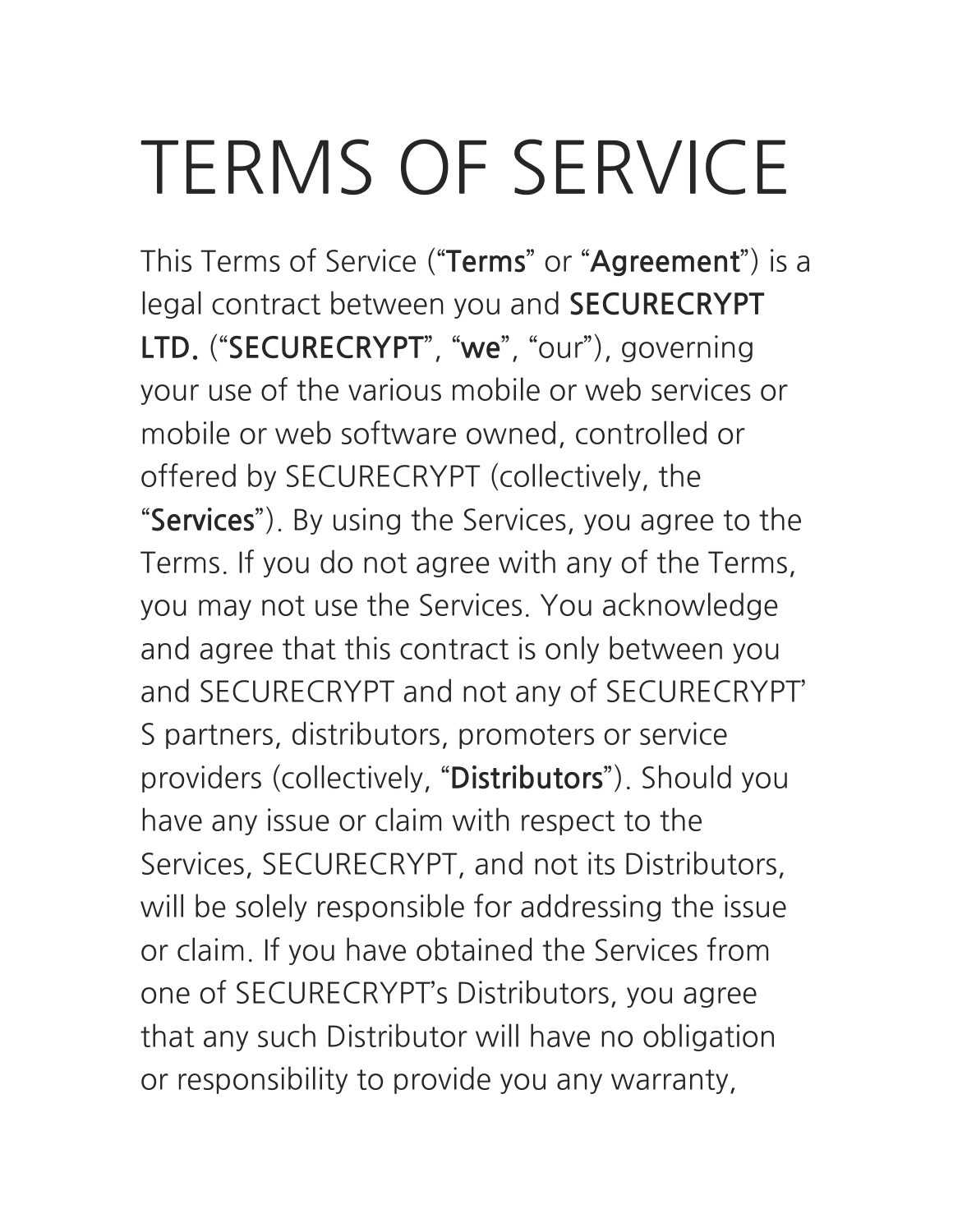maintenance and support services with respect to

the Services WF WANTED TO LET YOU KNOW THAT THE TERMS INCLUDE AN ARBITRATION CLAUSE IN SECTION 15(B) THAT REQUIRES ANY DISPUTES, EXCEPT FOR ANY DISPUTES REQUIRING EQUITABLE OR INJUNCTIVE RELIEF, TO BE RESOLVED BY BINDING ARBITRATION YOU AND SECURE ALSO AGREE TO WAIVE THE RIGHT TO JURY TRIALS, CLASS ACTIONS AND CLASS-ACTION WIDE ARBITRATION

#### 1. Who Can Use the Services

2. You must be of the Minimum Age to use the Services. "Minimum Age" means 18 years. However, if law requires that you must be older in order for SECURECRYPT to lawfully provide the Services to you then the Minimum Age is such older age. By using any of the Services, you state that: a, you are accepting this Agreement and you confirm that you have the right and capacity to enter into this Agreement; b. you will comply with these Terms and all applicable local,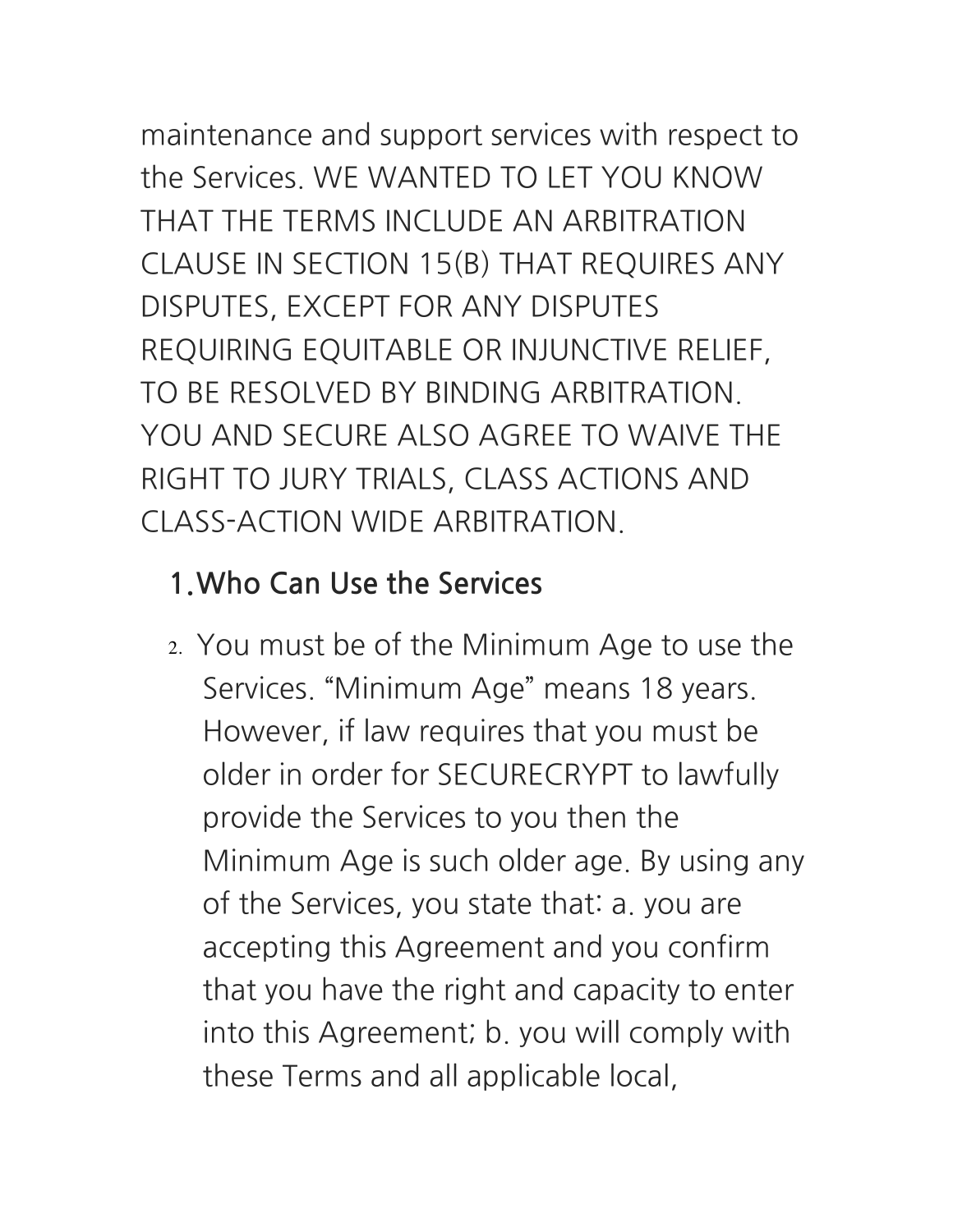provincial, state, national, and international laws, rules, and regulations; and c. if you are using the Services on behalf of a business or some other entity, you state that you are authorized to grant all licenses set forth in these Terms and to agree to these Terms on behalf of the business or entity.

#### **2. Your Rights to Use the Services**

SECURECRYPT grants you a personal, worldwide, royalty-free, non- transferable, non-exclusive, revocable, non-sublicensable license (the "License" ) to: a. access and use the Services for (i) the prevention of identity theft, hacking, malicious attack or espionage; (ii) the protection of your personal privacy rights; and (iii) the secure operation of your legitimate personal or business affairs, and not for any illicit, illegal or criminal use; b. download, install and use the Services on one mobile device(s) (e.g. cell phone or tablet), which natively executes an operating system supported by SECURECRYPT, and that you own or control for your non- commercial use or internal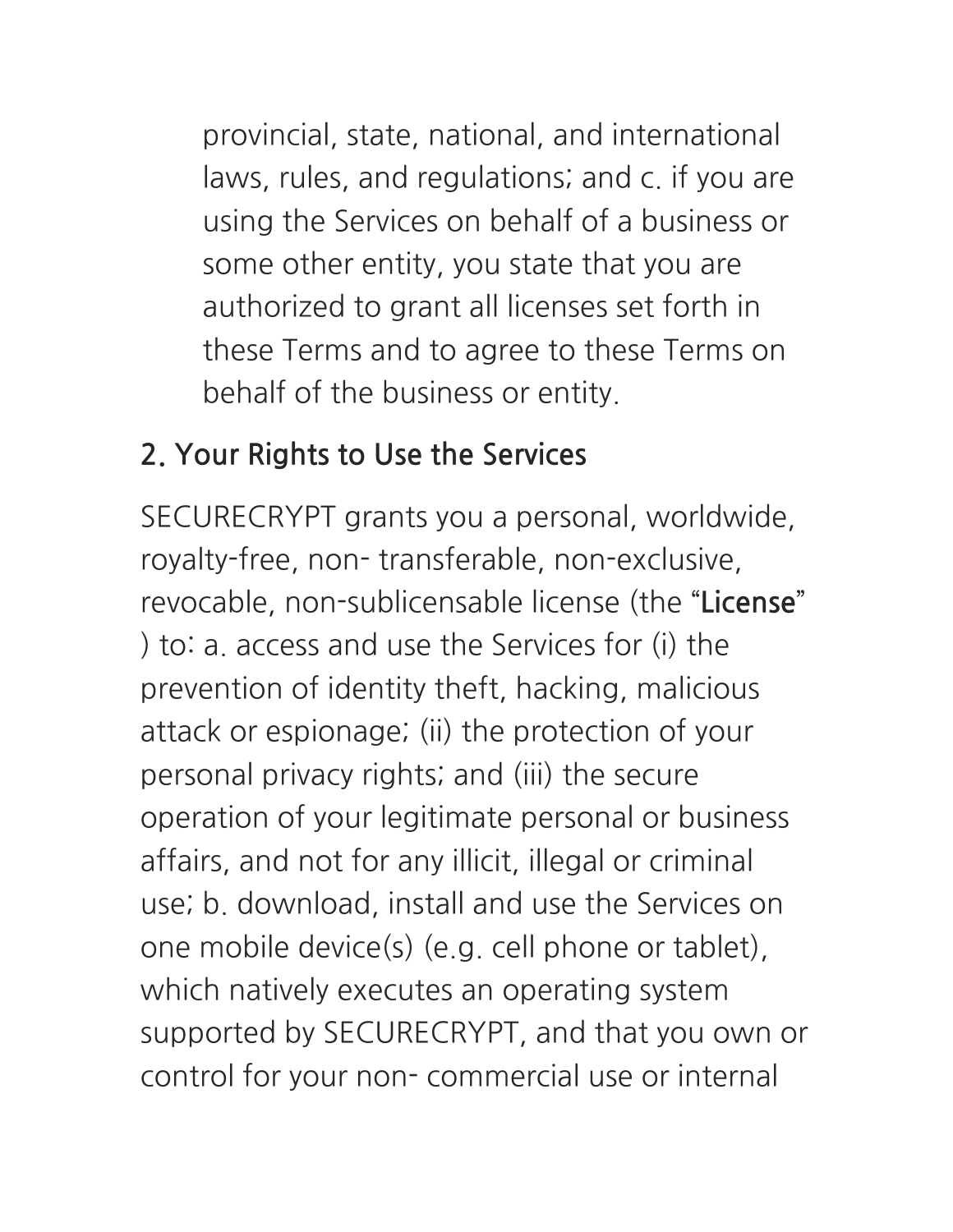## business use. The License lets you enjoy the

Services in a way that these Terms and our other policies, such as our Privacy Policy allow. You agree that any software that we provide you may automatically download and install upgrades, updates or other new features and send log information to our servers. You may be able to adjust these automatic downloads through your mobile device settings. These updates and upgrades are designed to improve and enhance our Services and can include bug fixes, enhancements and new modules. You may not sell, rent, lease, assign, distribute, copy, modify or host any part of our Services. As well, you cannot adapt, merge, make derivative works of, disassemble, decompile, reverse compile, attempt to discover the source code or reverse engineer any part of the Services, except to the extent these restrictions are expressly prohibited by applicable law.

#### 3. Rights to Content

Some of our Services let you create, upload, send,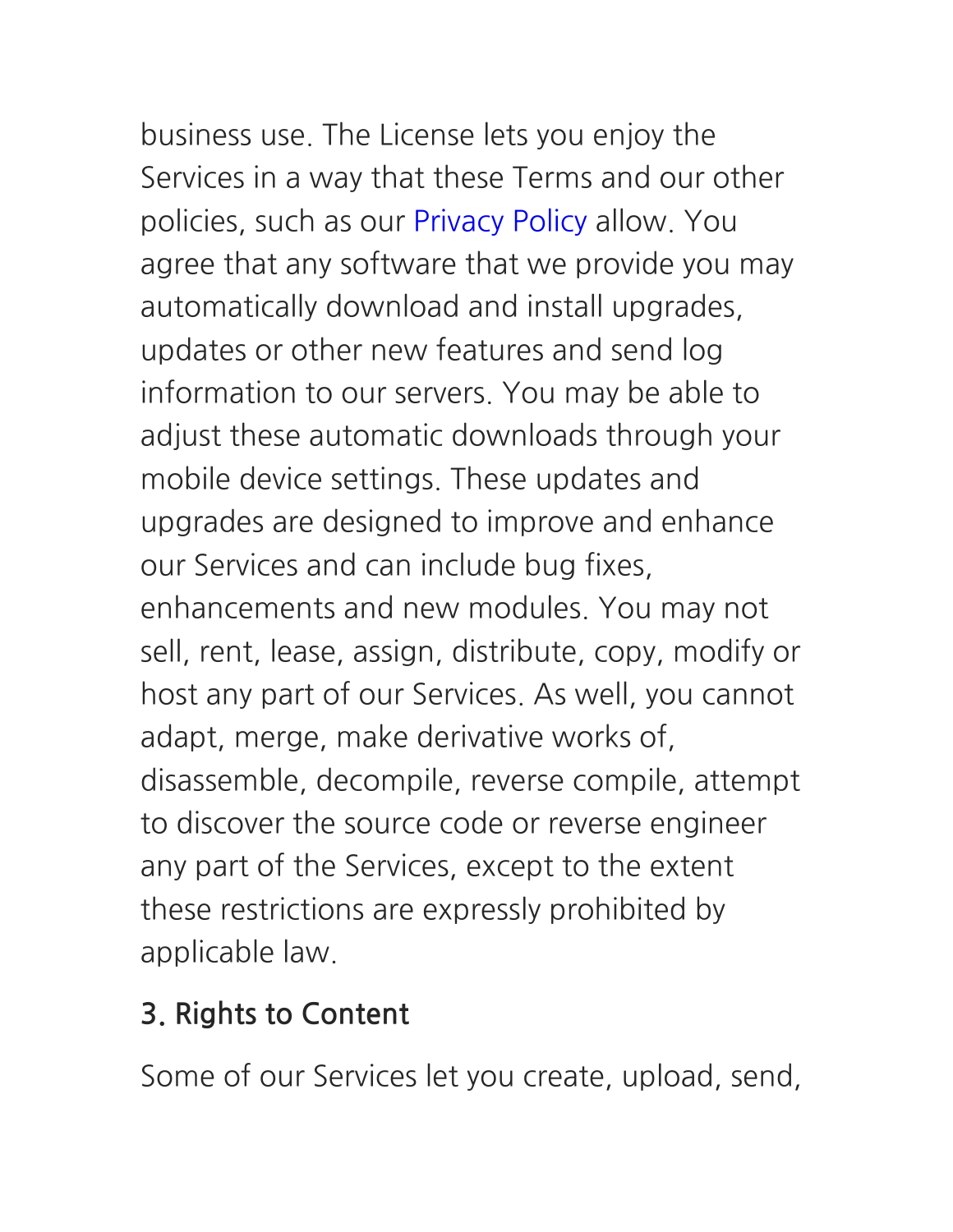receive and store user data. When you do so, you keep the ownership rights you had in the data to begin with. WE DO NOT USE, COPY OR MODIFY USER DATA. You are responsible for the content that you send through the Services, including for back up of that content.

#### 4. Privacy

Your privacy matters to us. You can learn more about how we handle your information when you use our Services by reading our Privacy Policy. **SECURECRYPT's Privacy Policy is hereby** incorporated into this Agreement by reference. We encourage you to read it carefully because by using our Services you agree that SECURECRYPT can collect, use, share and transfer your information in the ways described in that policy.

#### 5. Non-Permitted Use

You may not use the Services to create, upload, send, receive, or store content that: a) is false, intentionally misleading, illegal or promotes an illicit, illegal or criminal activity or that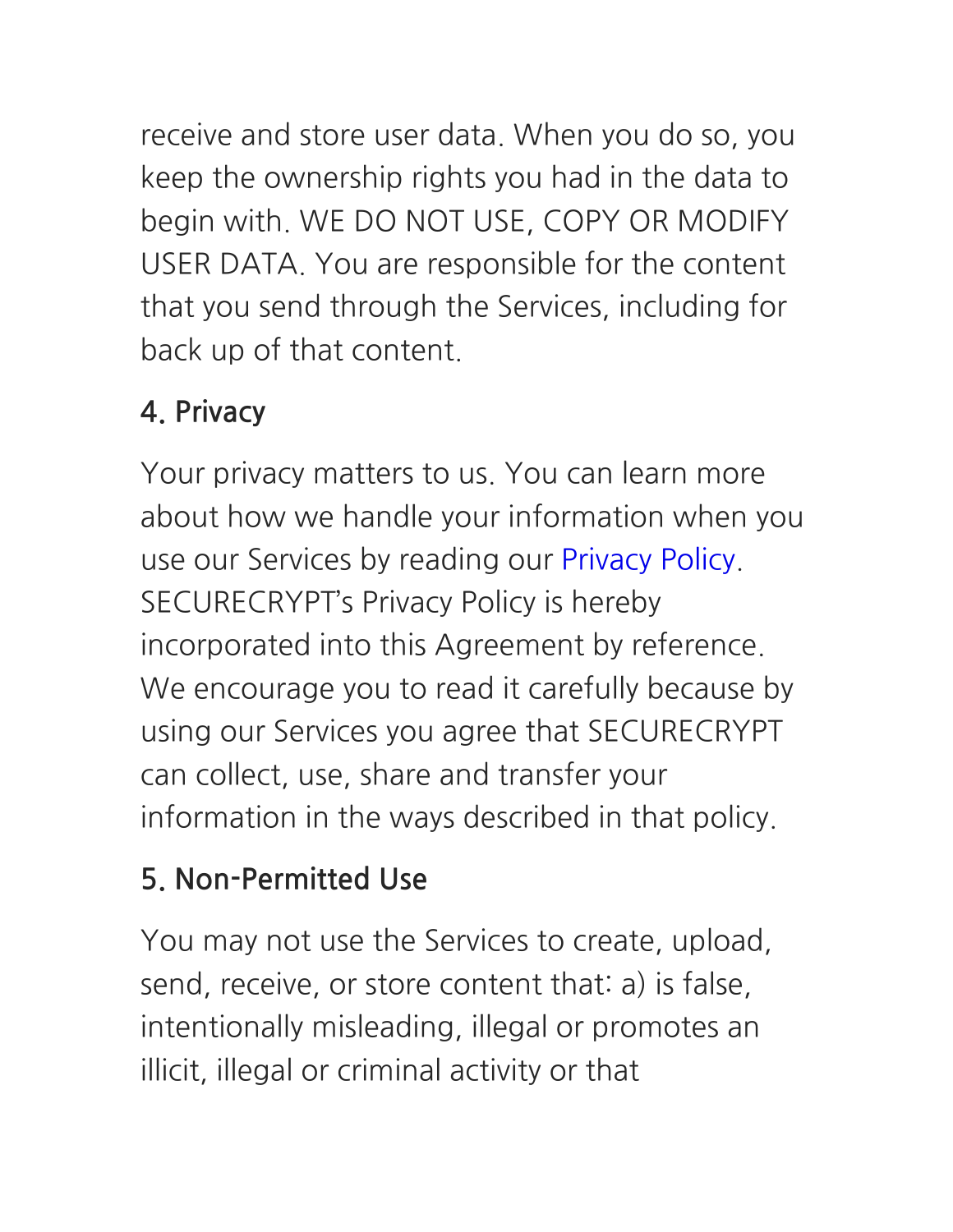impersonates any other person or entity, including SECURECRYPT; b) violates or infringes any thirdparty right, including any copyright, trademark, patent, trade secret, moral right, privacy right, right of publicity, or any other intellectual property or proprietary right; c) is bullying, harassing, abusive, threatening, vulgar, obscene, offensive, libelous, defamatory, or that contains pornography, nudity, or graphic or gratuitous violence, or that promotes violence, racism, discrimination, bigotry, hatred, or physical harm of any kind against any group or individual; d) is harmful to minors in any way or targeted at persons under the age of 13; e) spams or solicits SECURECRYPT users to purchase anything; or f) requests any form of identification or illegal content from SECURECRYPT users. You agree not to use the Services to: a) use branding, logos, designs, photographs, videos, or any other materials used in our Services; b) remove, circumvent, disable, damage or otherwise interfere with security features of the Services, including any technical measures we may use to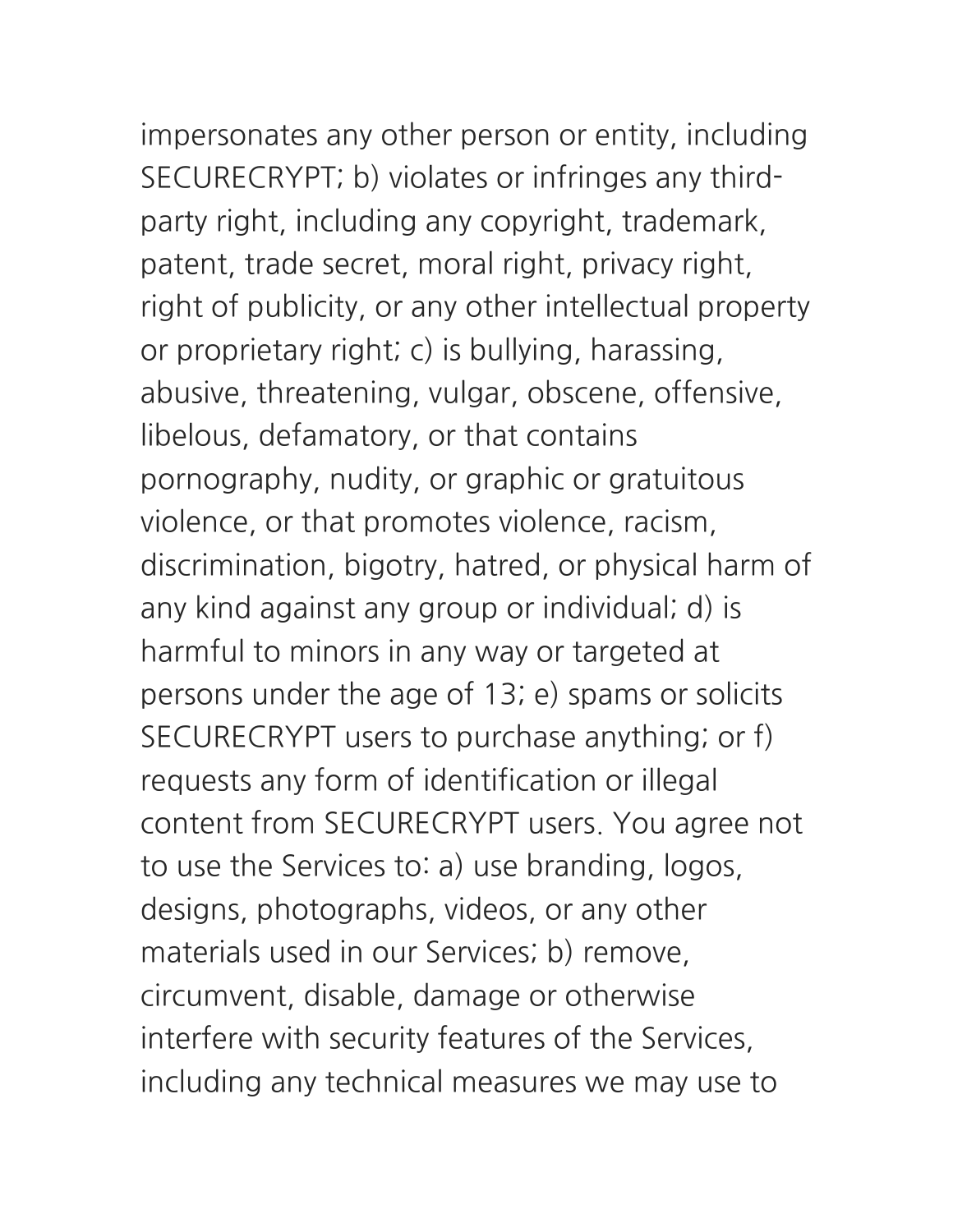# prevent or restrict unauthorized access to the

Services, features that prevent or restrict use or copying of any content accessible through the Services, or features that enforce limitations on use of the Services; c) intentionally interfere with or damage operation of the Services or any user's enjoyment of them, including by uploading or disseminating viruses, worms, malicious code, or any software intended to damage or alter a computer system or data; d) use any robot, spider, crawler, scraper or other automated means or interface to access the Services or extract other user's information without our express written permission; e) attempt to gain unauthorized access to the Services or servers or networks connected to the Services (e.g. through password mining); f) use the Services or any content on the Services for any commercial purposes without our consent; g) interfere, disrupt, negatively affect, or inhibit other SECURECRYPT users from fully enjoying the Services; h) undertake or facilitate any illicit, illegal or criminal activity; or i) encourage or promote any activity that violates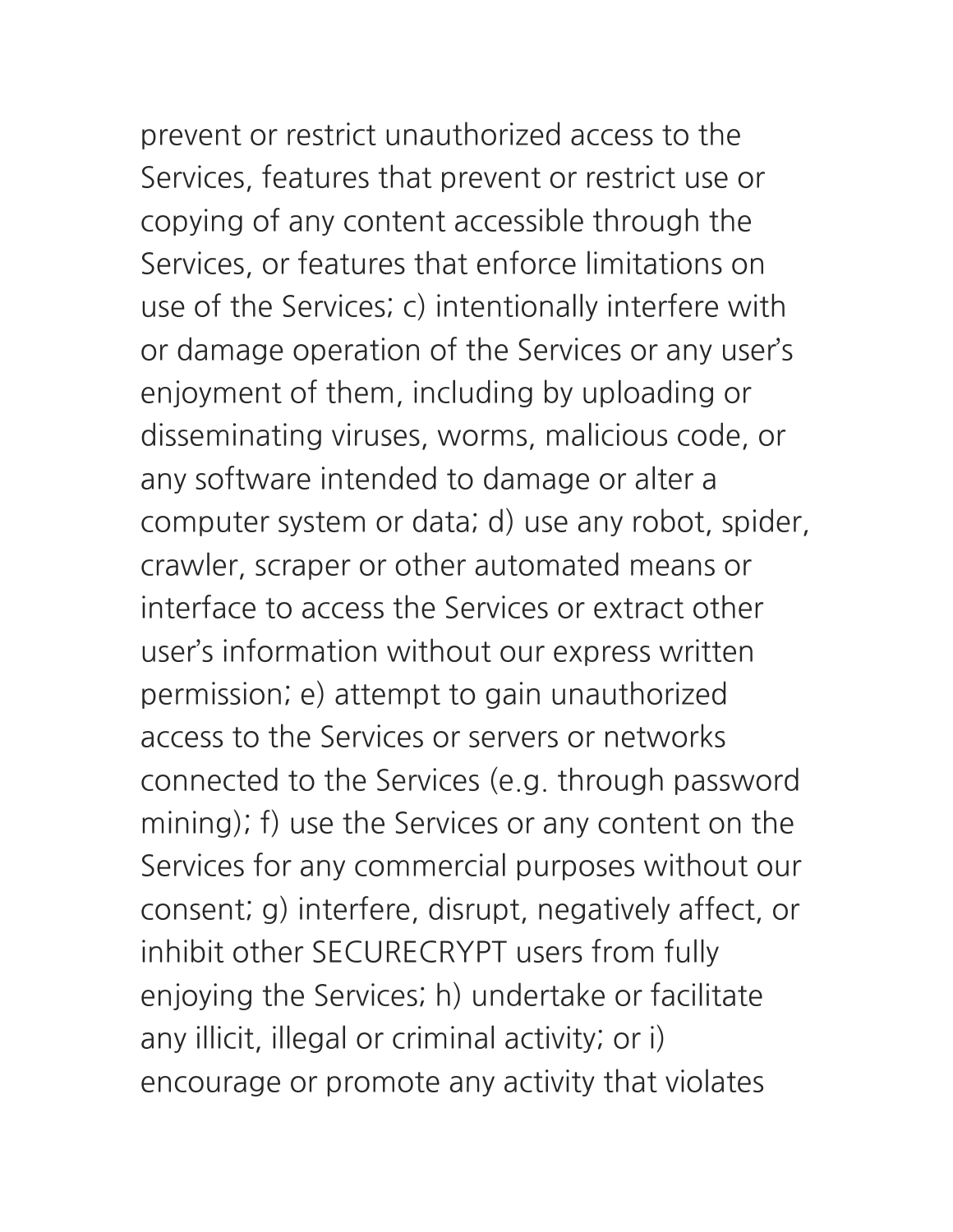these Terms

Violation of any of the terms of Section 5 is cause for the immediate deactivation and deletion of your account without notice, and a permanent ban on the future purchase of any of SECURECRYPT's products or services.

#### 6. Your Account

SECURECRYPT will not be liable for any damages or liability resulting from your account information. You are responsible for anything that happens in your account, so please keep it secure. Keeping a strong password that you haven't used for other accounts is one good way to do this.

Also, you agree that you will not: a) create another account if we've disabled your account; b) buy, sell, transfer, rent lease or allow access to your SECURECRYPT account or username unless you have our written permission first; or c) log in or try to log in to access the Services through unauthorized third party applications or clients. If you think someone has gained access to your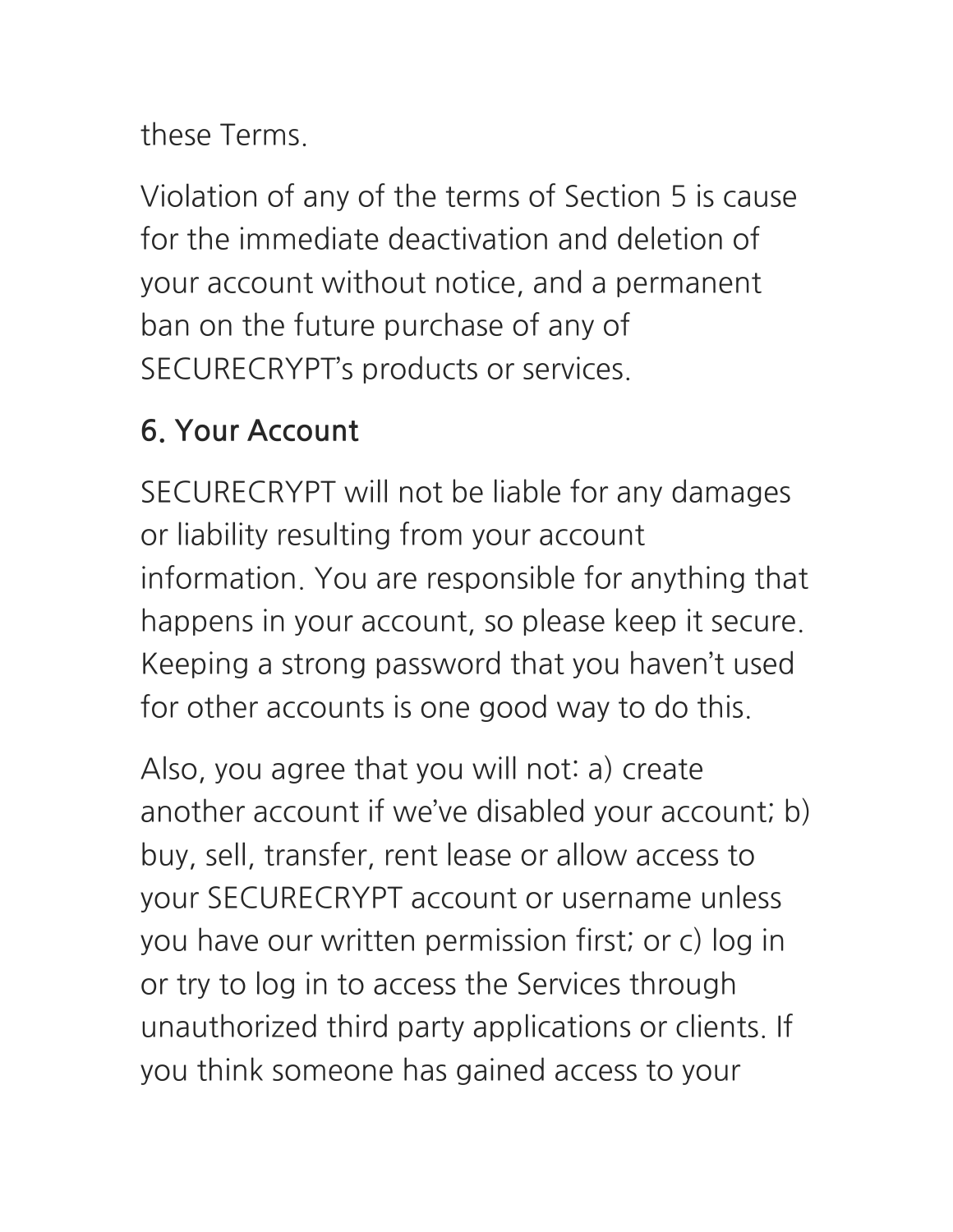account, please contact us immediately through our SECURECRYPT support module.

#### **7.DataCharges**

You are responsible for any mobile charges that you may incur when you use the Services including text-messaging and data charges for use of the Services and/or updates or upgrades of new versions of the Services. If you're not sure what those charges may be, please ask your provider before using the Services.

#### **8. Third Party Services**

If you use a service, feature or product offered by a third party (including those we jointly offer with a third party), each party's terms will govern the respective party's relationship with you. Please read and understand those terms and investigate any features that are important to you before using a third party service, feature or product. SECURECRYPT is not responsible or liable for those third party's terms or actions taken under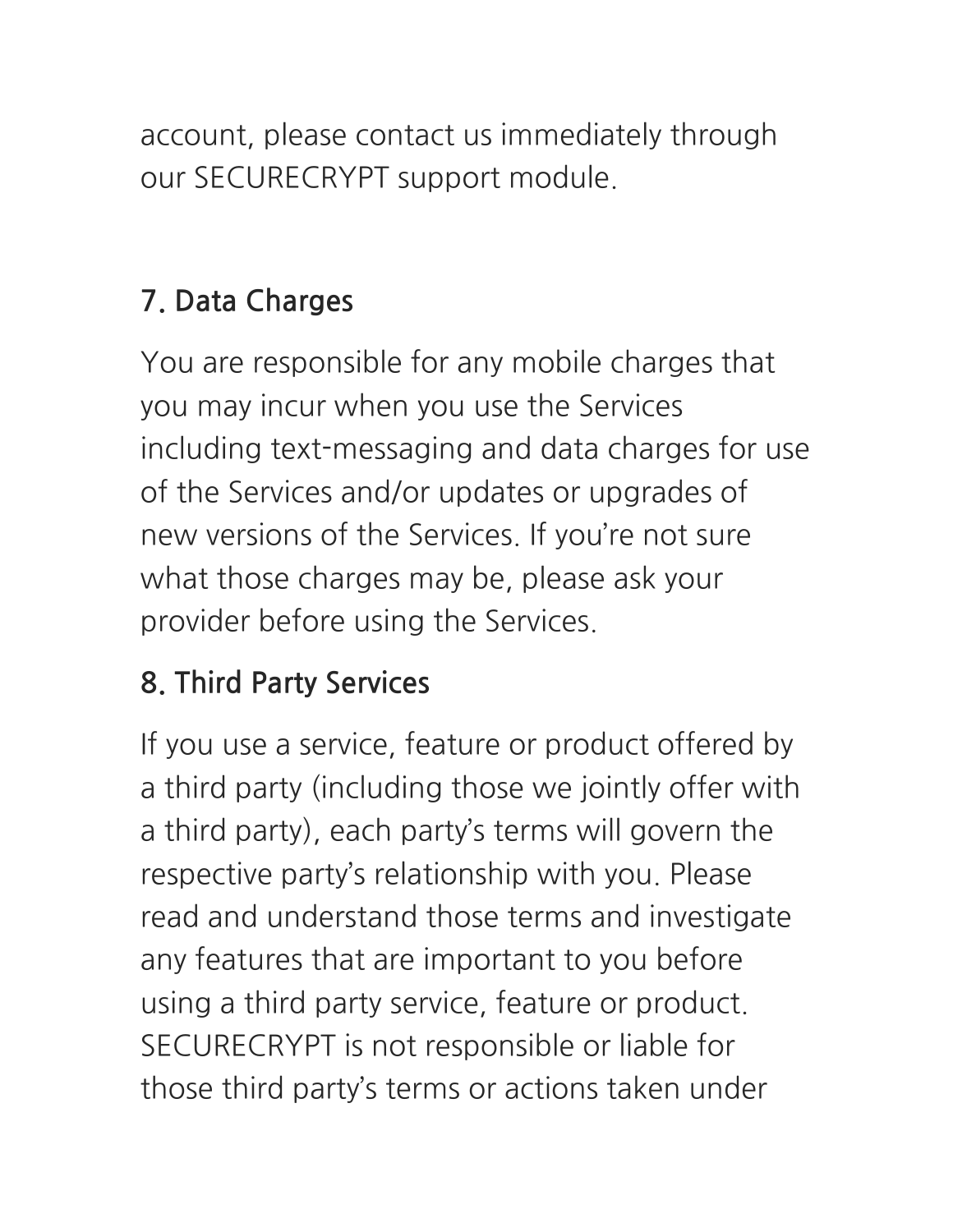the third party's terms. The Services may include

links to other web sites or services that are not owned or controlled by SECURECRYPT. SECURECRYPT does not endorse or make any representations regarding any such linked sites or any of the information or materials accessible through other linked sites. SECURECRYPT disclaims all liability relating to your use of such linked sites. By using the Services, you expressly acknowledge and agree that SECURECRYPT shall not be responsible for any damages, claims or other liability arising from or related to your use of any third-party website.

#### 9. Modifying the Services and Termination

We are always improving our Services and creating new ones. We may add or remove features, products or functionality, and we may also suspend or stop the Services at any time without notice. While we hope you remain a life long SECURECRYPT user, you can terminate these Terms at any time and for any reason by requesting deletion of your account.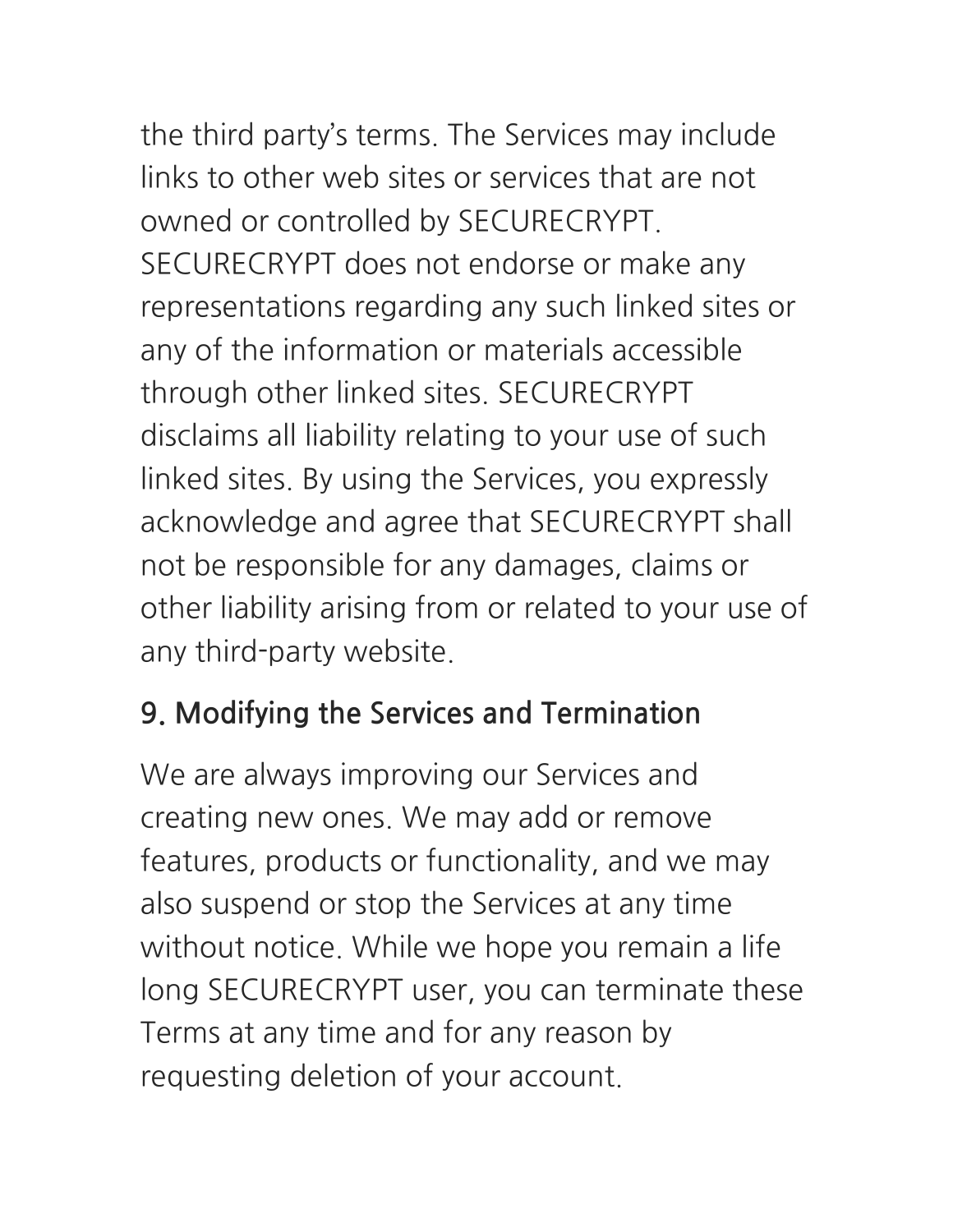SECURECRYPT may also terminate these Terms with you at any time, for any reason, and without advanced notice. That means we may stop providing you with any Services, or impose new or additional limits on your ability to use the Services. For example, we may deactivate your account due to prolonged inactivity or a breach of these Terms, and we may reclaim your username at any time for any reason. We will not be liable to you for terminating this Agreement, including for termination of your SECURECRYPT account or deletion of your content. No matter who ends this Agreement, you and SECURECRYPT will continue to be bound by Sections 9, 11-17. SECURECRYPT may modify these Terms of Service from time to

time. Any and all changes to this Agreement will be posted on the SECURECRYPT site, and you agree to be bound by any changes to these Terms, or by any additional terms and conditions, when you continue to use the Services after those changes are posted.

#### **10. Additional Terms for Specific Services**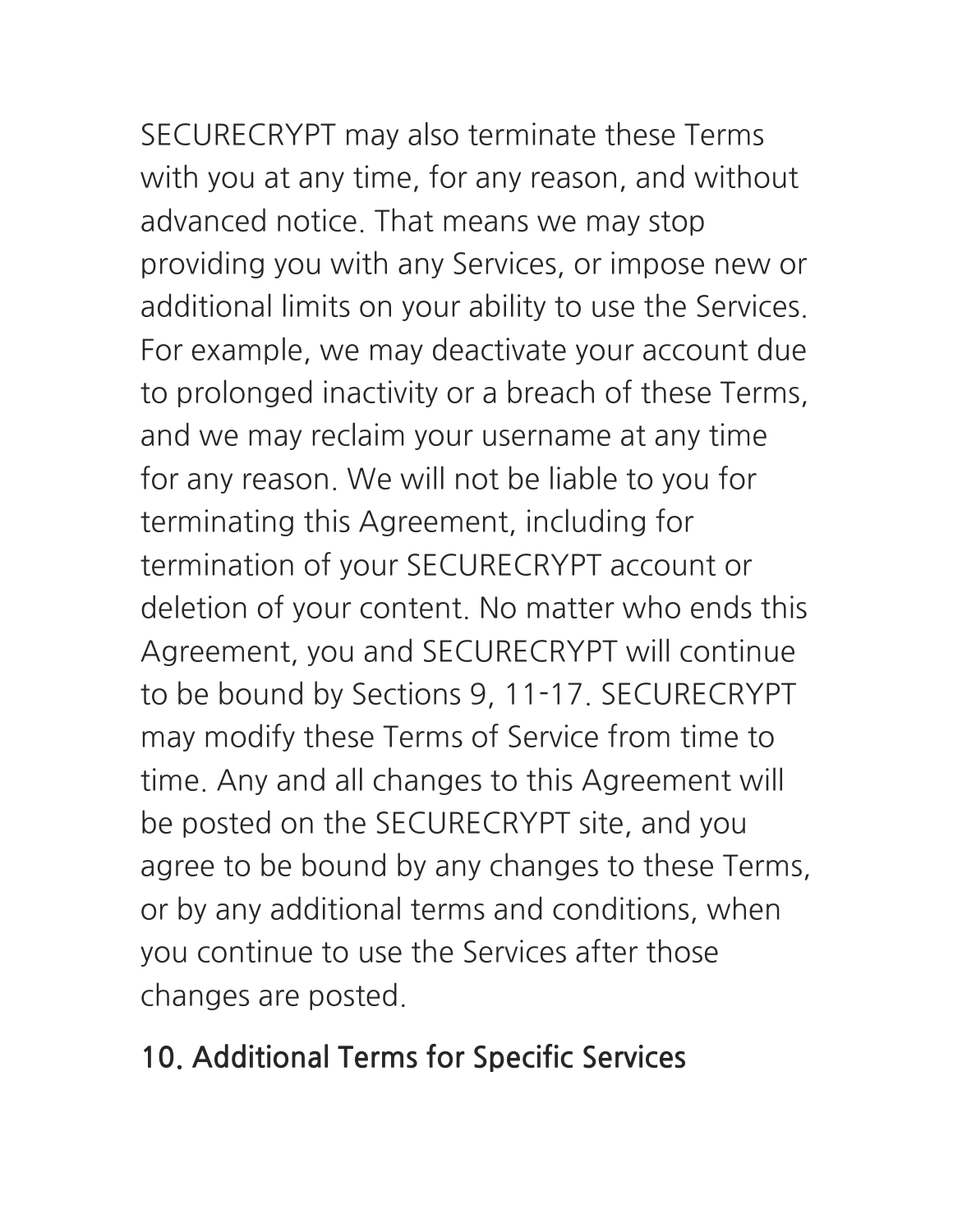Since we have a growing number of Services, we sometimes need to describe additional terms for specific Services. Those additional terms and conditions, shall be made available with the relevant Services, then become part of your Agreement with us if you use those Services.

11. Indemnity You agree, to the extent permitted under applicable law, to defend, indemnify and hold harmless SECURECRYPT, its shareholders, subsidiaries, affiliates and their directors, officers, employees, contractors, agents, third-party partners, and suppliers (the **SECURECRYPT Group**") from and against any claims, suits, losses, damages, obligations, liabilities, costs, and expenses (including legal fees) brought by third parties resulting from or relating to: (i) your use of and access to the Services; (ii) your user content; (iii) your violation of any third party right, including without limitation any copyright, property, or privacy right, or (iv) your violation of these Terms. We reserve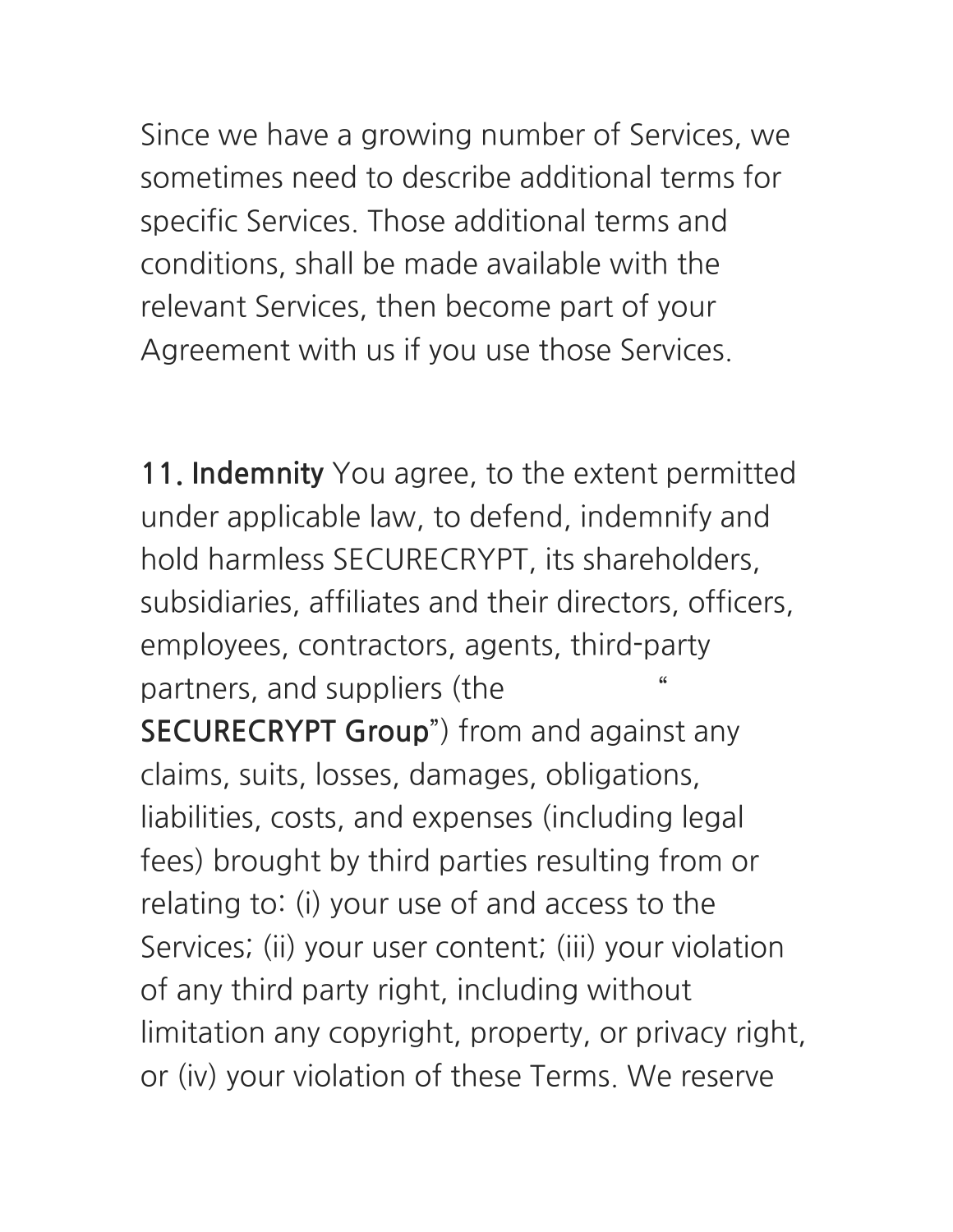the right, at your expense, to assume the exclusive defense and control of any matter that you are required to indemnify and you agree to cooperate with our defense of these claims. You agree not to settle any matter without our prior written consent. We will use reasonable efforts to notify you of any claim falling under this section once we learn of it. This defense and indemnification obligation will survive these Terms and your use of the Services

#### 12. Disclaimers

THE SERVICES ARE PROVIDED "AS-IS" AND "AS AVAILABLE" AND THE SECURECRYPT GROUP **FXPRESSLY DISCLAIM ANY WARRANTIES AND** CONDITIONS OF ANY KIND, TO THE MAXIMUM EXTENT PERMITTED BY APPLICABLE LAW, WHETHER EXPRESS OR IMPLIED, INCLUDING THE **WARRANTIES OR CONDITIONS OF** MERCHANTABILITY, FITNESS FOR A PARTICULAR PURPOSE, TITLE, QUIET ENJOYMENT, STABILITY, ACCURACY, OR NONINFRINGEMENT. THE SECURECRYPT GROUP MAKE NO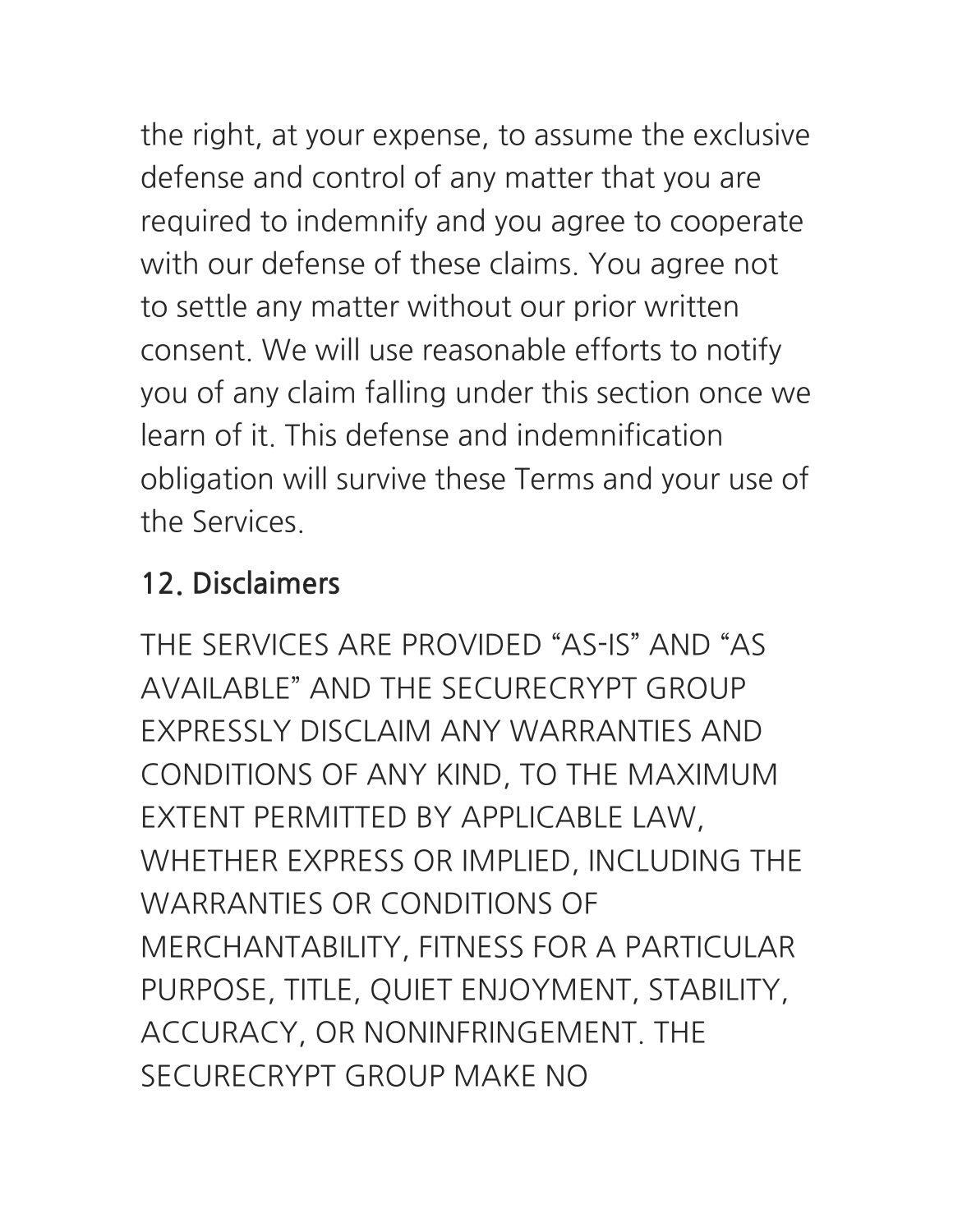# REPRESENTATION OR WARRANTY THAT THE

SECURE SERVICES: (A) WILL MEET YOUR REQUIREMENTS; (B) WILL BE AVAILABLE ON AN UNINTERRUPTED, TIMELY, SECURE, OR ERROR-FREE BASIS; OR (C) WILL BE ACCURATE, RELIABLE, COMPLETE, LEGAL, OR SAFE. SOME JURISDICTIONS DO NOT ALLOW THE EXCLUSION OF IMPLIED WARRANTIES, SO THE ABOVE EXCLUSIONMAYNOTAPPLYTOYOU.THE SECURECRYPT GROUP IS NOT RESPONSIBLE FOR ANYTHIRDPARTYCONDUCTORUSERCONTENT ON ITS SERVICES. THE SECURECRYPT GROUP TAKES NO RESPONSIBILITY AND ASSUMES NO LIABILITY FOR ANY CONTENT THAT YOU, ANOTHER USER, OR A THIRD PARTY CREATES, UPLOADS, POSTS, SENDS, RECEIVES, OR STORES ON OR THROUGH OUR SERVICES. YOU UNDERSTAND AND AGREE THAT YOU MAY BE EXPOSED TO CONTENT THAT MIGHT BE OFFENSIVE, ILLEGAL, MISLEADING, OR OTHERWISE INAPPROPRIATE, NONE OF WHICH THE SECURECRYPT GROUP WILL BE RESPONSIBLE FOR YOU HEREBY IRREVOCABLY AND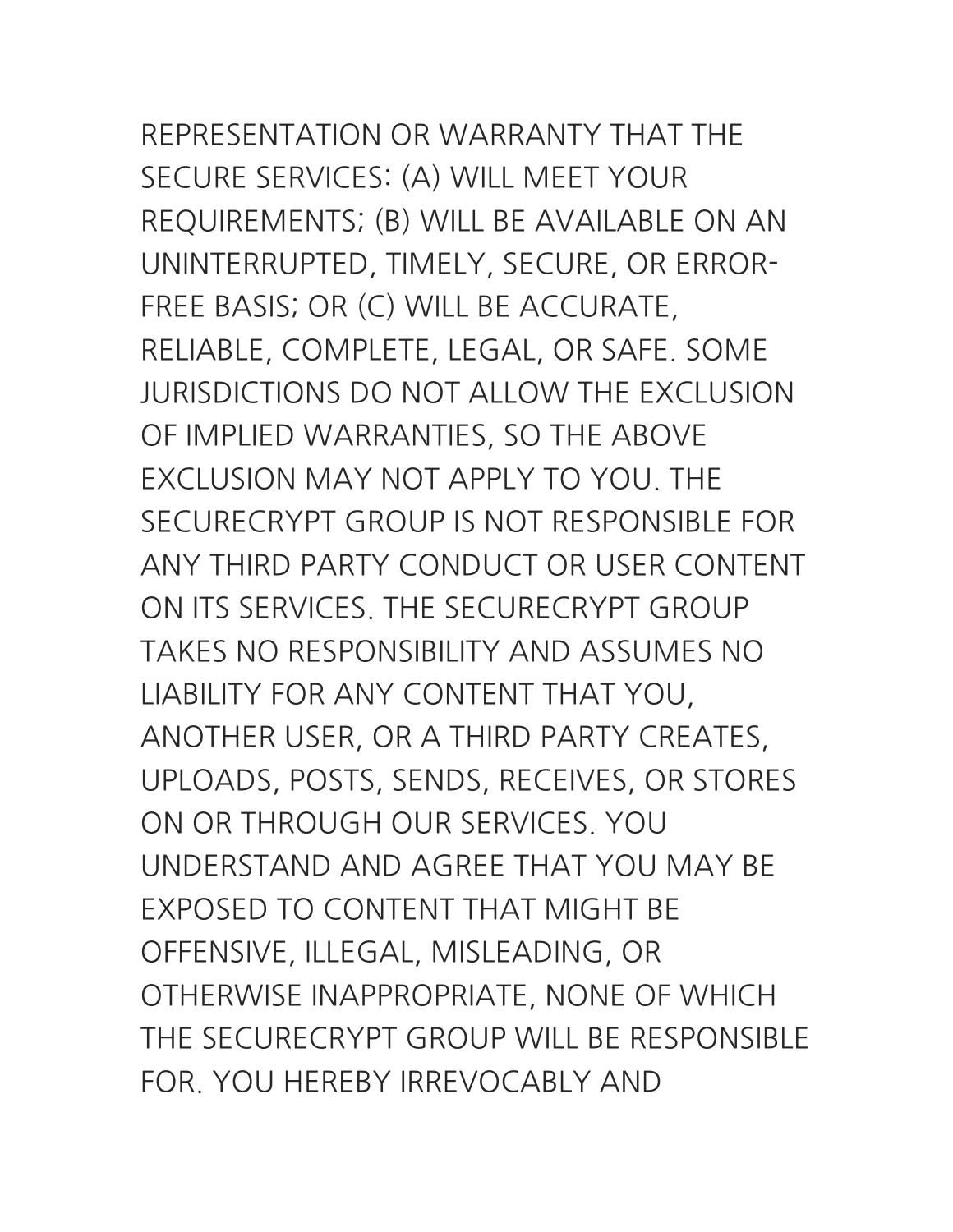### UNCONDITIONALLYRELEASEANDFOREVER DISCHARGE THE SECURECRYPT GROUP FROM ANY AND ALL CLAIMS, DEMANDS, AND RIGHTS

OF ACTION, WHETHER NOW KNOWN OR UNKNOWN, THAT RELATE TO ANY INTERACTIONS WITH, OR ACTS OR OMISSION OF, THE SERVICES AND THE SECURECRYPT GROUP. IF YOU ARE A CALIFORNIA RESIDENT, YOU HEREBY WAIVE CALIFORNIA CIVIL CODE SECTION 1542 IN CONNECTION WITH THE FOREGOING, WHICH STATES: "A GENERAL RELEASE DOES NOT EXTEND TO CLAIMS WHICH THE CREDITOR DOES NOT KNOW OR SUSPECT TO EXIST IN HIS OR HER FAVOR AT THE TIME OF EXECUTING THE RELEASE, WHICH IF KNOWN BY HIM OR HER MUST HAVE MATERIALLY AFFECTED HIS OR HER SETTLEMENTWITHTHEDEBTOR." **13.Limitation ofLiability**

TO THE MAXIMUM EXTENT PERMITTED BY APPLICABLE LAW, THE SECURECRYPT GROUP WILL IN NO EVENT WHATSOEVER BE LIABLE TO YOU OR ANY THIRD PARTY FOR ANY LOST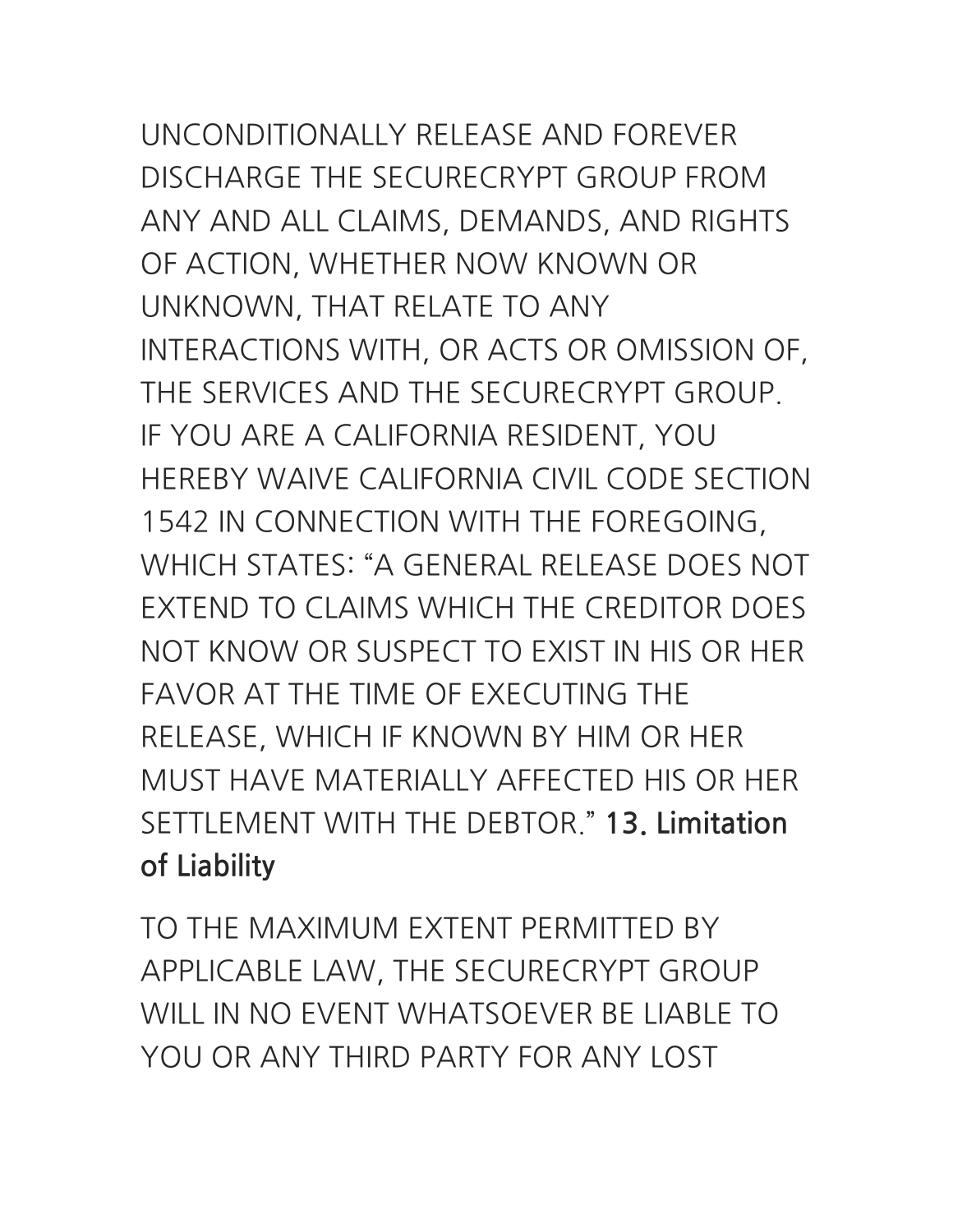PROFIT OR ANY DIRECT, INDIRECT, CONSEQUENTIAL,EXEMPLARY,INCIDENTAL, SPECIAL OR PUNITIVE DAMAGES ARISING FROM THIS AGREEMENT OR THE SERVICES, PRODUCTS OR THIRD PARTY SITES AND THEIR SERVICES AND PRODUCTS, EVEN IF THE SECURECRYPT GROUP HAS BEEN ADVISED OF THE POSSIBILITY OF SUCH DAMAGES, ACCESS TO, AND USE OF, THE

SERVICES, OR THIRD PARTY SITES AND THEIR PRODUCTS AND SERVICES ARE AT YOUR OWN DISCRETION AND RISK, AND YOU WILL BE SOLELY RESPONSIBLE FOR ANY DAMAGE TO YOUR COMPUTER SYSTEM OR MOBILE DEVICE OR LOSS OF DATA RESULTING THERFEROM. NOTWITHSTANDING ANYTHING TO THE CONTRARY CONTAINED HEREIN, THE SECURECRYPT GROUP'S LIABILITY TO YOU FOR ANYDAMAGESARISINGFROMORRELATEDTO THIS AGREEMENT, THE SERVICES AND PRODUCTS (FOR ANY CAUSE WHATSOEVER AND REGARDLESS OF THE FORM OF THE ACTION), WILL AT ALL TIMES BE LIMITED TO THE GREATER OF: (A) FIFTY CANADIAN DOLLARS (\$50) OR (B)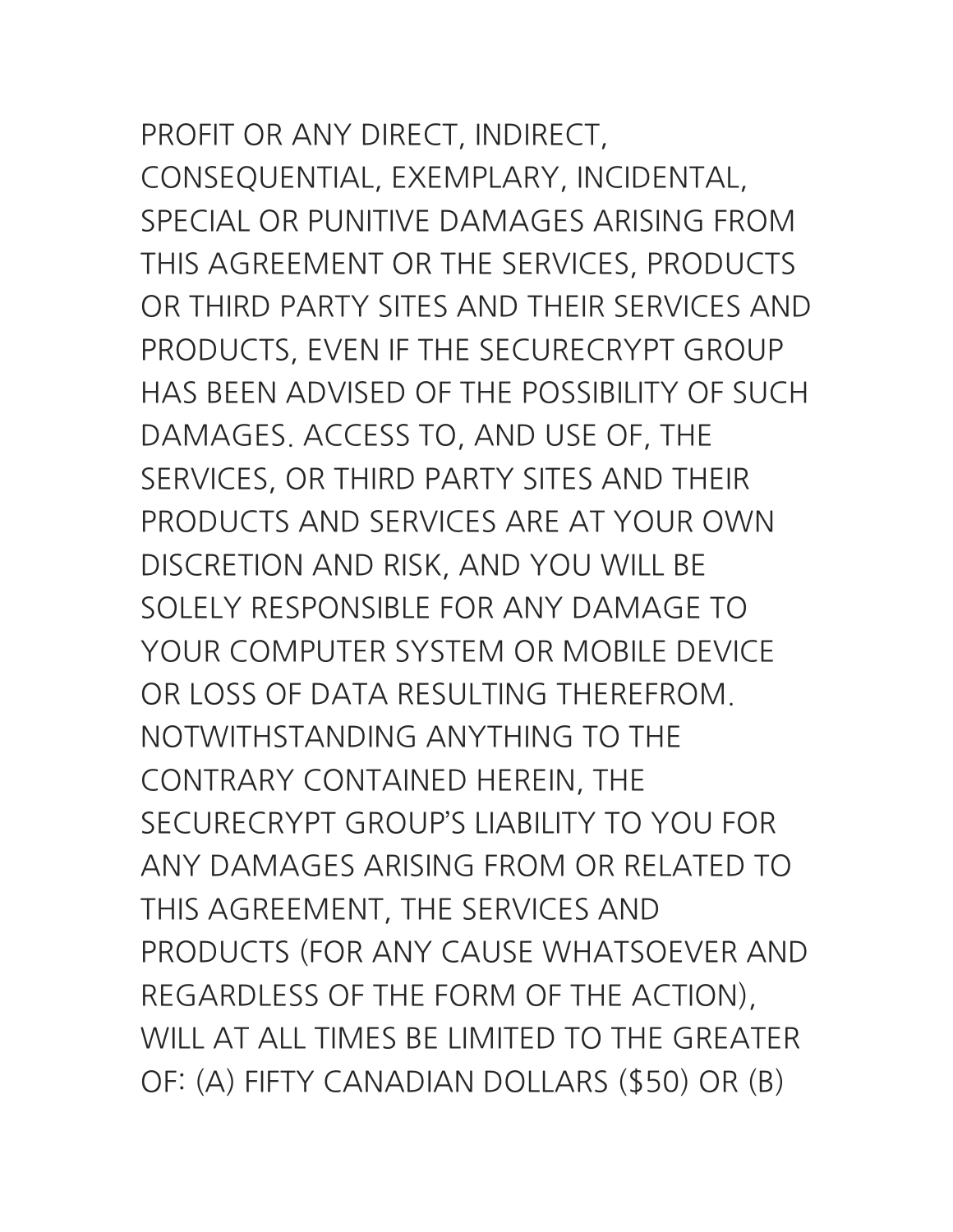#### AMOUNTS YOU'VE PAID SECURECRYPT IN THE PRIOR 6 MONTHS (IF ANY). IN NO EVENT WILL THE SECURECRYPT GROUP'S SUPPLIERS HAVE ANY LIABILITY ARISING OUT OF OR IN ANY WAY CONNECTED TO THIS AGREEMENT, SOME **JURISDICTIONS DO NOT ALLOW THE EXCLUSION** OR LIMITATION OF CERTAIN DAMAGES, SO SOME OR ALL OF THE EXCLUSIONS AND **I IMITATIONS IN THIS SECTION MAY NOT APPLY** TO YOU

14. Choice of Law & Exclusive Venue This Agreement shall be construed and governed exclusively by the laws in force in Ontario and the laws of Canada applicable therein, and the courts of Ontario (and the Supreme Court of Canada, if necessary), and except as set out in Section 15(b) hereof, shall have exclusive jurisdiction to hear and determine all disputes arising hereunder. Except as provided in Section 15(b), each of the parties hereto irrevocably attorns to the jurisdiction of said courts, consent to the commencement of proceedings in such courts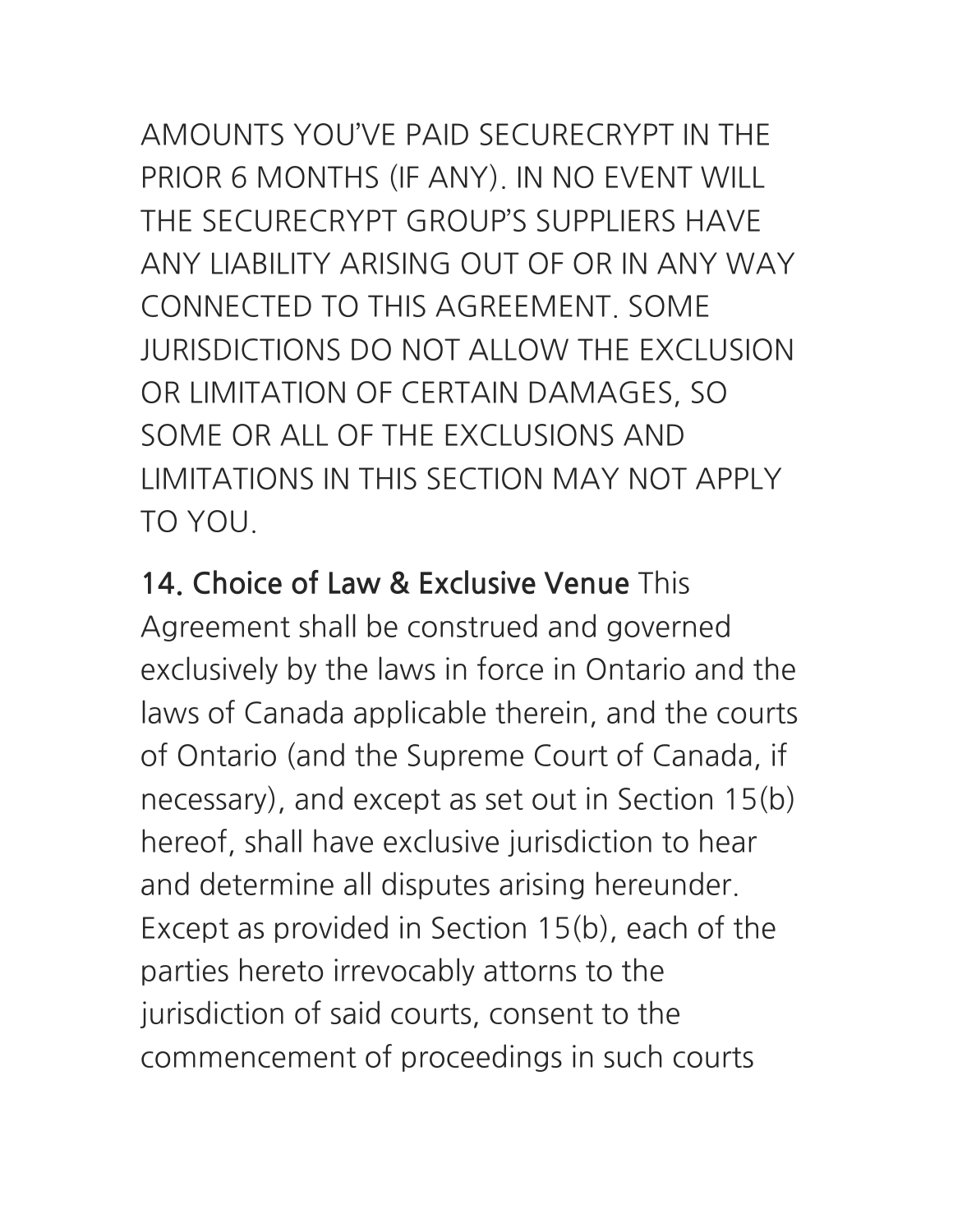and waive any right to a jury trial. Each of the parties hereto irrevocably waives, to the fullest extent permitted by law, any forum non convenes defense to the maintenance of such action or proceeding in any such court. This provision shall not be construed to affect the rights of a party to this Agreement to enforce a judgment or award outside said province, including the right to record and enforce a judgment or award in any other jurisdiction. The United Nations Convention on Contracts for the International Sale of Goods

does not apply to this Agreement.

#### 15. Resolution of Disputes

a. Limitation period. YOU AND SECURECRYPT AGREE THAT ANY CAUSE OF ACTION ARISING OUT OF OR RELATED TO THE SERVICES MUST COMMENCE WITHIN ONE (6) MONTHS AFTER THE CAUSE OF ACTION ARISES, OTHERWISE, SUCH CAUSE OF ACTION IS PERMANENTLY **BARRED** 

b. Mandatory Arbitration. Except for any matter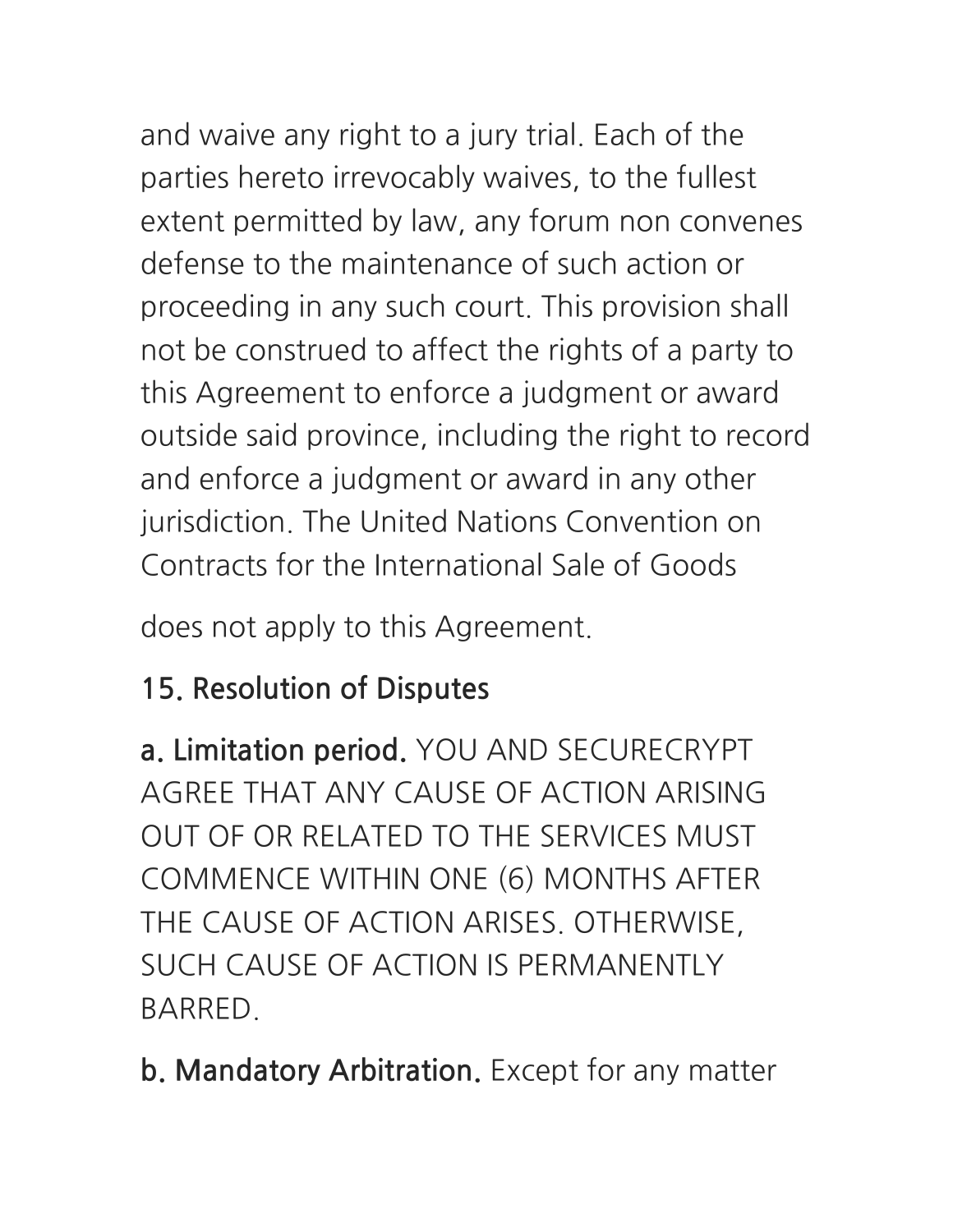that requires equitable or injunctive relief, all

disputes arising out of or in connection with this Agreement shall be referred to and finally resolved by a single arbitrator (the "Arbitrator") under the Arbitration Act of Ontario. The decision of the Arbitrator on all issues or matters submitted to the Arbitrator for resolution shall be conclusive, final and binding on all of the parties hereto. The arbitrator shall be appointed by agreement between the parties, or in default of agreement, the arbitrator shall be appointed by a judge of the Supreme Court of Ontario, upon the application of any party to this Agreement. The Arbitrator shall determine who shall bear the costs of arbitration pursuant to this section. The place of the arbitration shall be in Toronto, Ontario.

#### c. Class Action Waiver.

THE ARBITRATION WILL BE CONDUCTED ON AN INDIVIDUAL BASIS AND NOT IN A CLASS, CONSOLIDATED OR REPRESENTATIVE ACTION THE ARBITRATOR MAY NOT CONSOLIDATE MORE THAN ONE PERSON'S CLAIMS, MAY NOT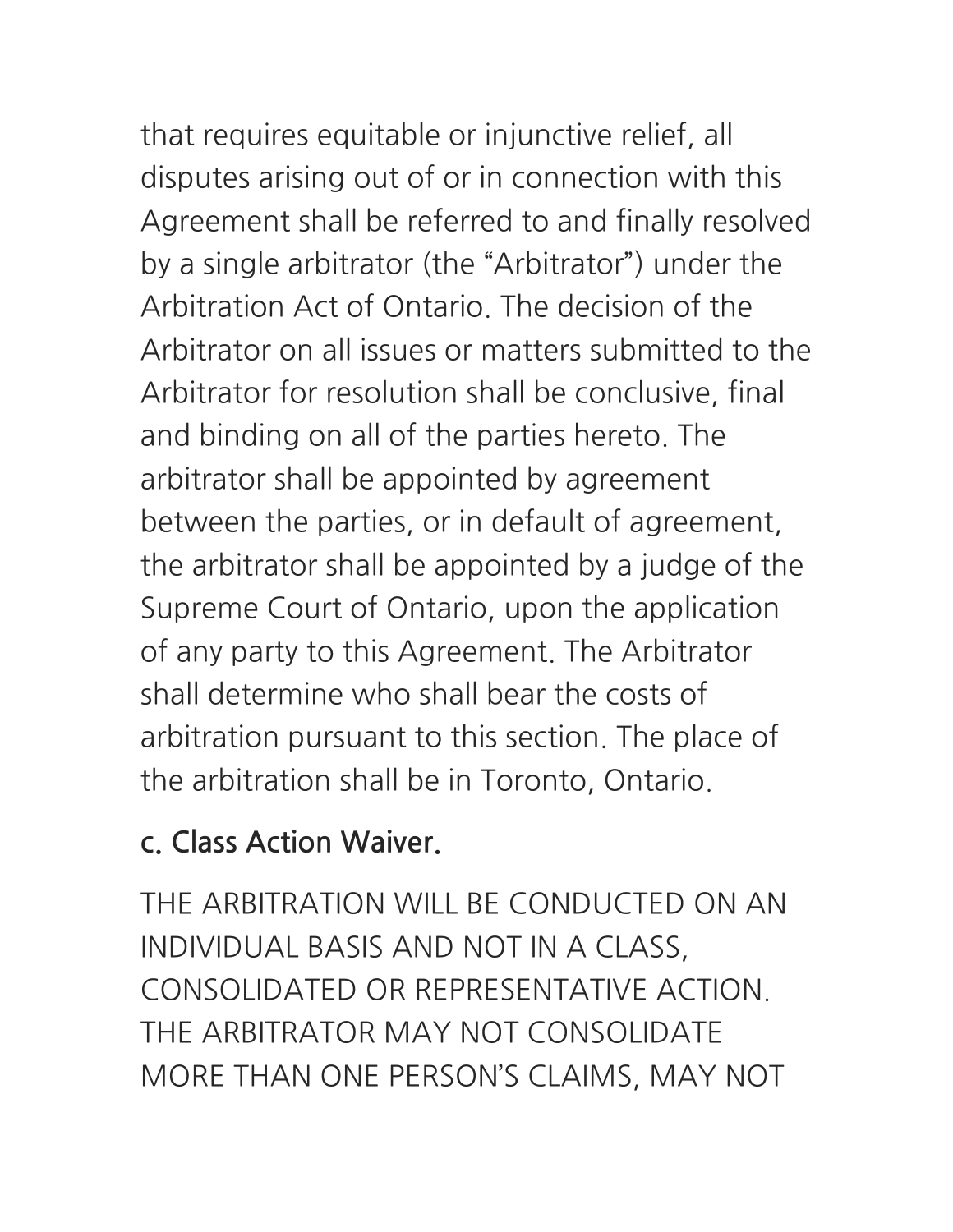OTHERWISE PRESIDE OVER ANY FORM OF A REPRESENTATIVE OR CLASS PROCEEDING AND MAY NOT AWARD CLASS-WIDE RELIEF.

**d. Confidentiality.** No part of the procedures will be open to the public or the media. All evidence discovered or submitted at the hearing is confidential and may not be disclosed, except by written agreement of the parties, pursuant to a court order, or unless required by law. Notwithstanding the foregoing, no party will be prevented from submitting to a court of law any information needed to enforce this Agreement, to enforce an arbitration award, or to seek injunctive or equitable relief.

#### **16.Severability**

If any part of these Terms is found to be unenforceable, then that provision will be modified to the extent necessary to render it enforceable without losing its intent or severed from these Terms if no such modification is possible and not affect the validity or enforceability of the remaining Terms. A waiver by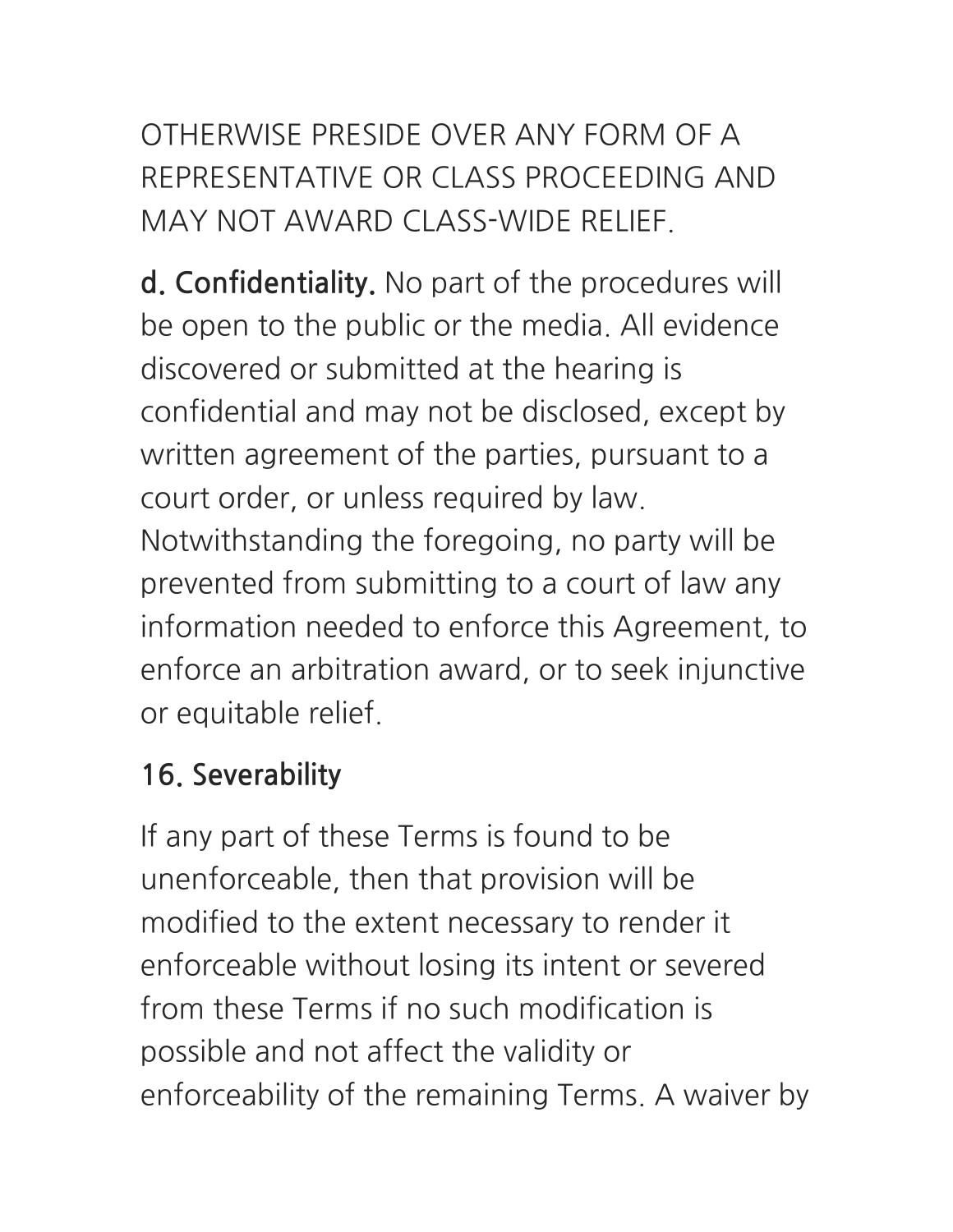either party of any term or condition of this Agreement or any breach thereof, in any one instance, will not waive such term or condition or any subsequent breach thereof.

#### 17. Final Terms

All rights not granted to you are reserved by the SECURECRYPT Group and all intellectual property in the Services is owned by us. These Terms are the final, complete and exclusive Agreement between you and SECURECRYPT and supersede all prior Agreements between us. If we don't enforce a part of these Terms, it will not be considered a waiver. These Terms, and any rights and licenses granted hereunder, may not be transferred or assigned by you without our consent. We may assign the Terms without restriction in connection with a merger, acquisition, reorganization or sale of all or substantially all of its assets, or bankruptcy or other operation of law, without your consent. If we need to contact you about these Terms, you: (1) agree to receive electronic messages from us;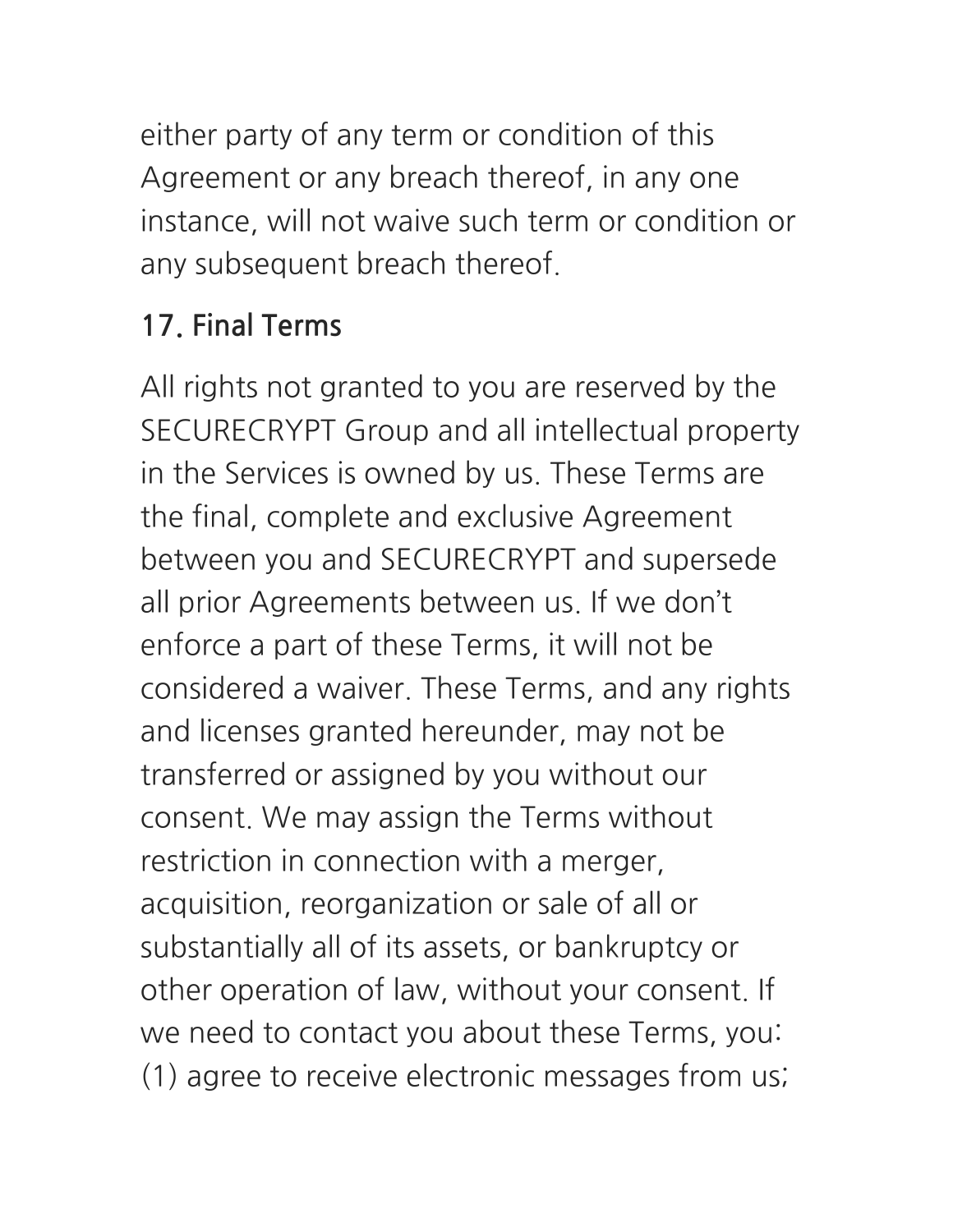and (2) agree that all terms and conditions, agreements, notices, disclosures, and other messages we send to you electronically satisfy all legal requirements as if they were in writing. We agree that these Terms and all related documents are in English.

### PRIVACY POLICY

At  $\langle * \rangle$  ("SECURECRYPT", "we", "our") SECURECRYPT LTD, the privacy and confidentiality of your information are our priority. We have created this Privacy Policy to cover: 1. the information (personal information, messages, photos, files, videos, recordings, altogether the "Information") you enter and share on the various mobile or web services or mobile or web software owned, controlled or offered by SECURECRYPT and our websites (the "Services");

2. how your information is protected; and 3. some of the features we have built into the Services to protect your privacy. This Privacy Policy is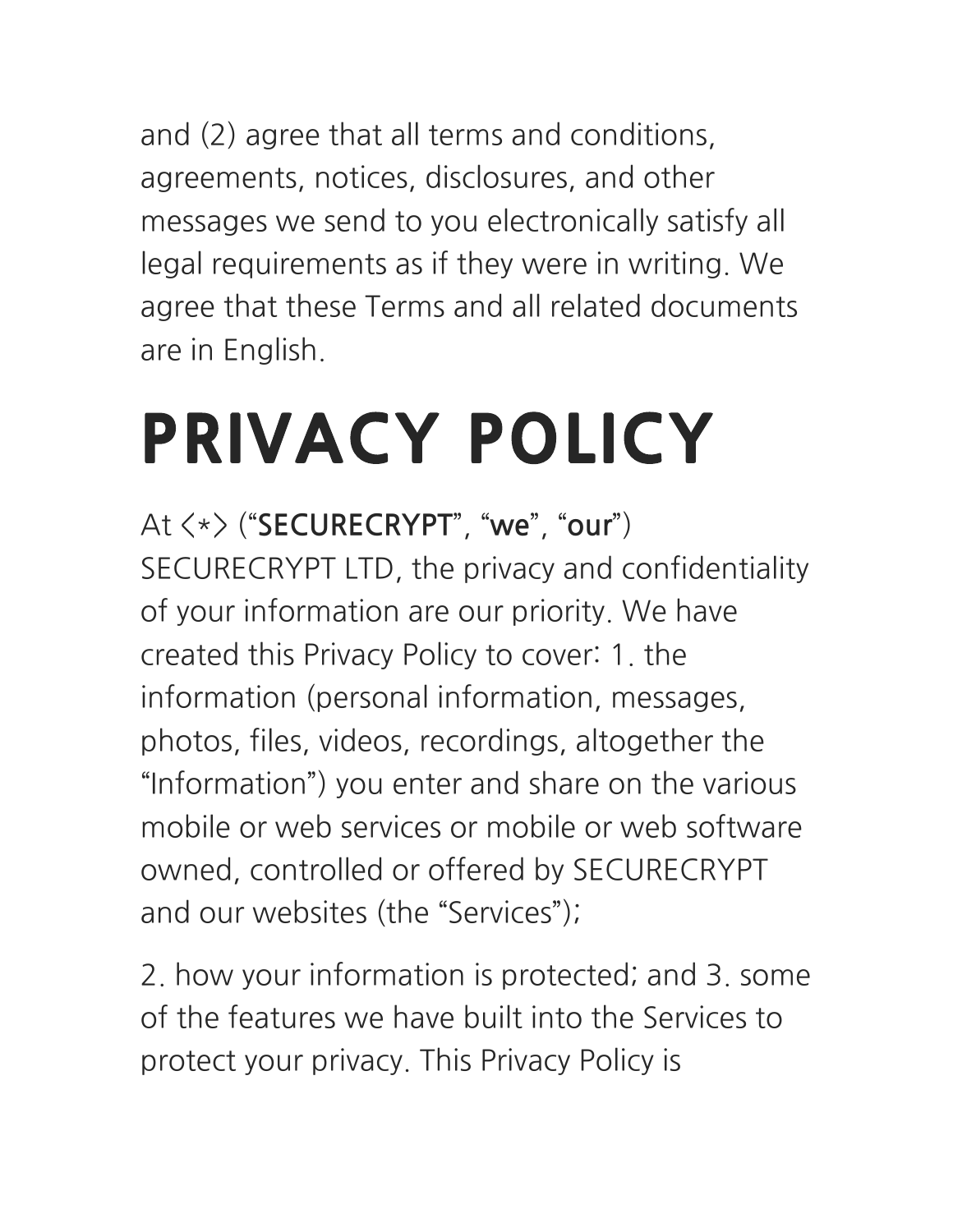incorporated into and is subject to our Terms of Service. Your use of the Services indicates your consent to this Privacy Policy and our Terms of Service. If you do not want to be bound by these agreements, you may not use our Services. We work very hard to preserve your privacy and security, and we do our best to be as transparent as possible in explaining how your data are protected. Please contact us if you have any questions at privacy@securecrypt.cc

#### WE DO NOT COLLECT INFORMATION FROM YOU.

#### **Confidentiality of your personal information**

We do not require any ID documentation from you to create a SECURECRYPT account. Your payments will be by credit card and your credit card information, if you choose to enter it, is held by this third party and not by SECURECRYPT.

#### **Information saved on your device**

We do not have access to any of your personal information, phone numbers and email addresses, and we do not preserve or maintain copies of any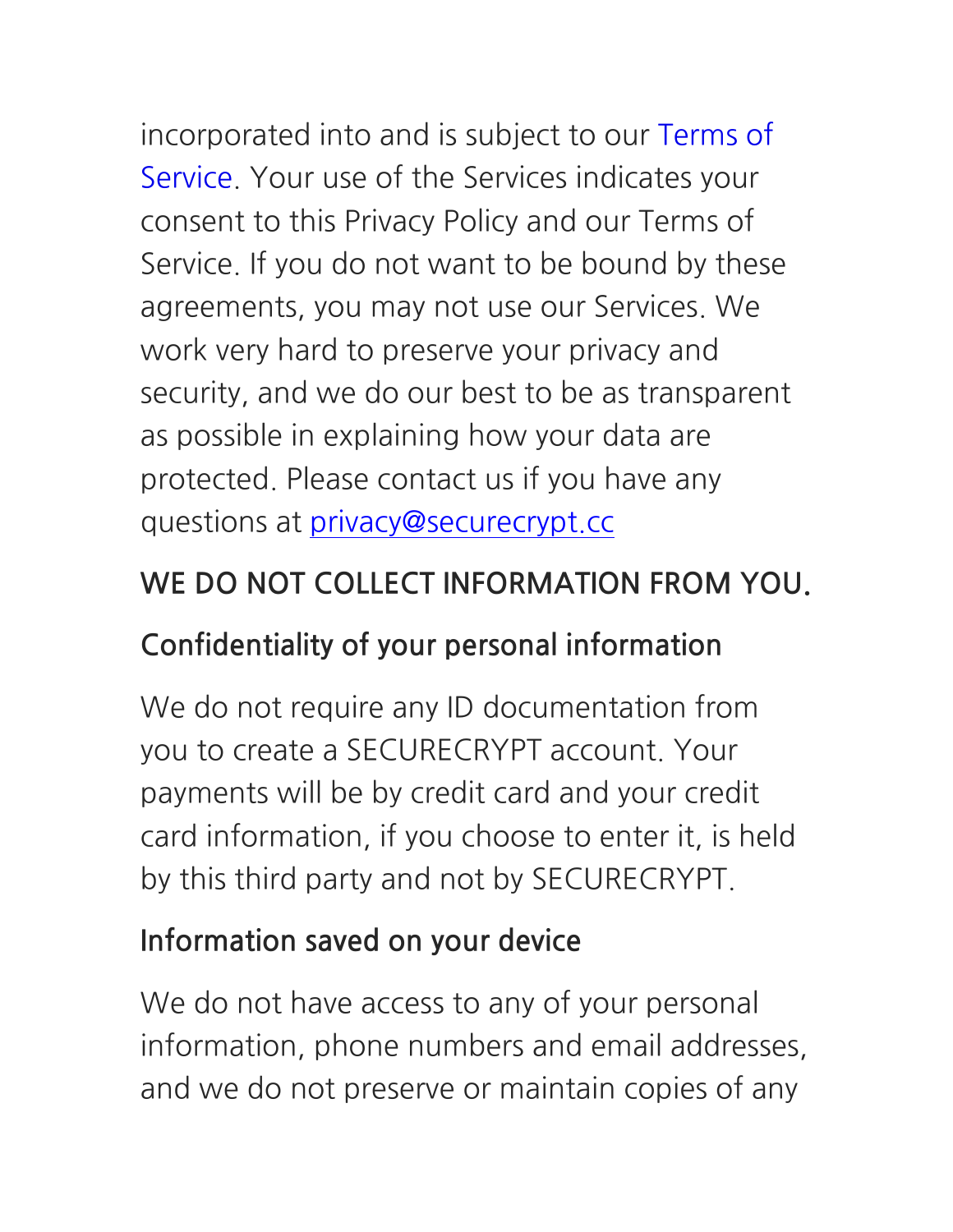# content sent by you to another user, including

text messages, photographs, or videos. When accessing the Services, all the information you are entering, including your username, are saved on your device and not on our servers. You are the only one with access to your Information. You can securely share or delete information at any time. Deleting information from your device eliminates all of the encrypted records from our servers, your phone, and all of the devices of your SECURECRYPT mobile contacts. Deleted messages cannot be recovered. Our servers store the encrypted messages that you send and receive only long enough to ensure their delivery to each device associated with your account. Undelivered messages are deleted after 48 hours. Such data is fully end-to-end encrypted with keys, which are, at all the time, in your sole possession. We have no ability to view, monitor, access, or decrypt messages sent between SECURECRYPT users.

#### **ALLINFORMATIONISENCRYPTED**

Our mobile device management application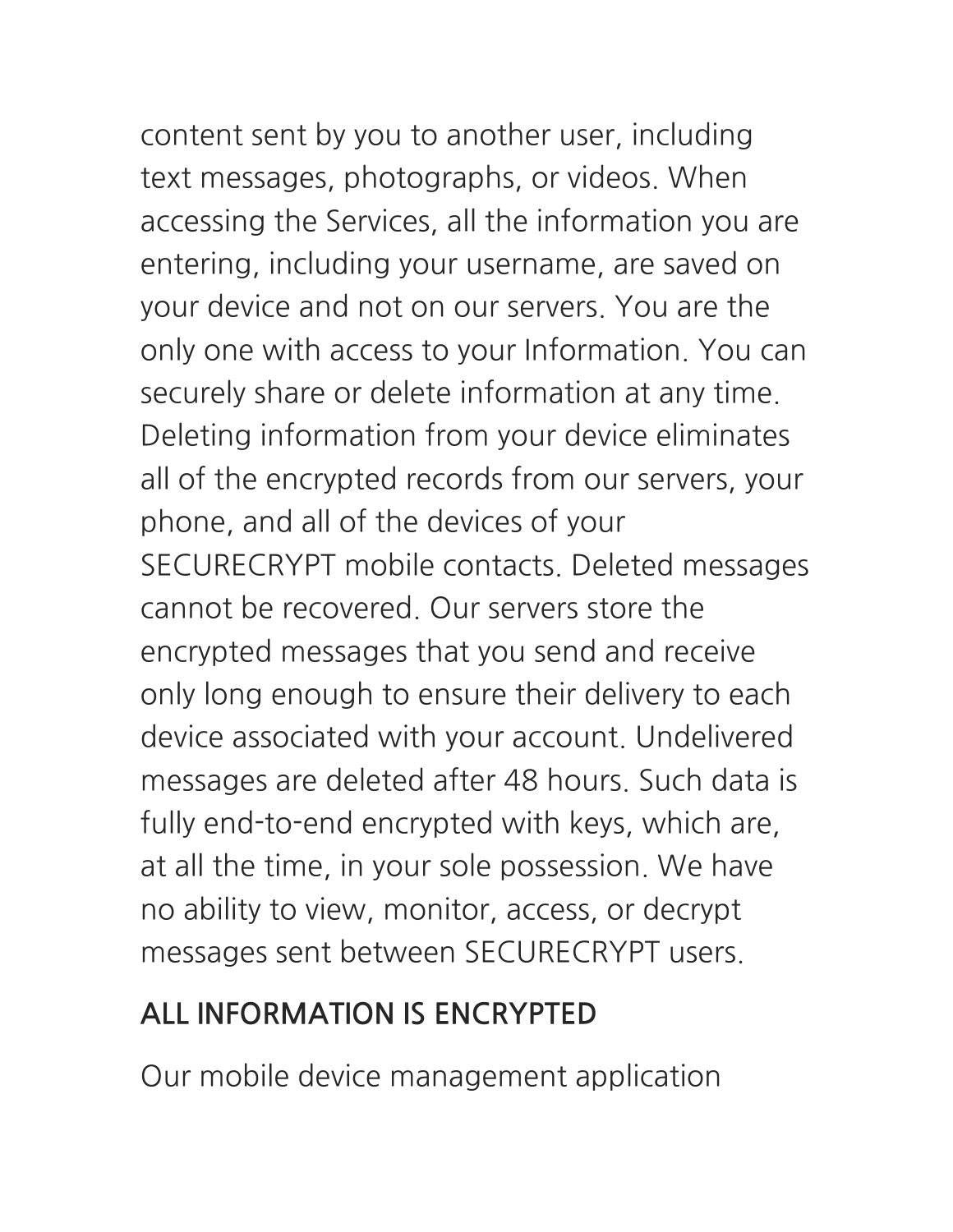enables you to communicate through a secured and encrypted channel with the assurance that

your confidential information is transferred (whether it be messages, files, photos, recordings) in an encrypted channel that is protected from any malicious attacks or espionage. If you have any question about our encryption system, please contact our privacy officer at

#### privacy@securecrypt.cc

#### **Information shared Encrypted personal** information

All the Information entered to create an account is present on your device only, and in encrypted mode. You are the only one to have the key to decrypt the Information. We do not have access to this Information and do not possess the key to decrypt it.

#### **Encrypted communication**

All the Information on the Services are transferred in a secured and encrypted channel that you are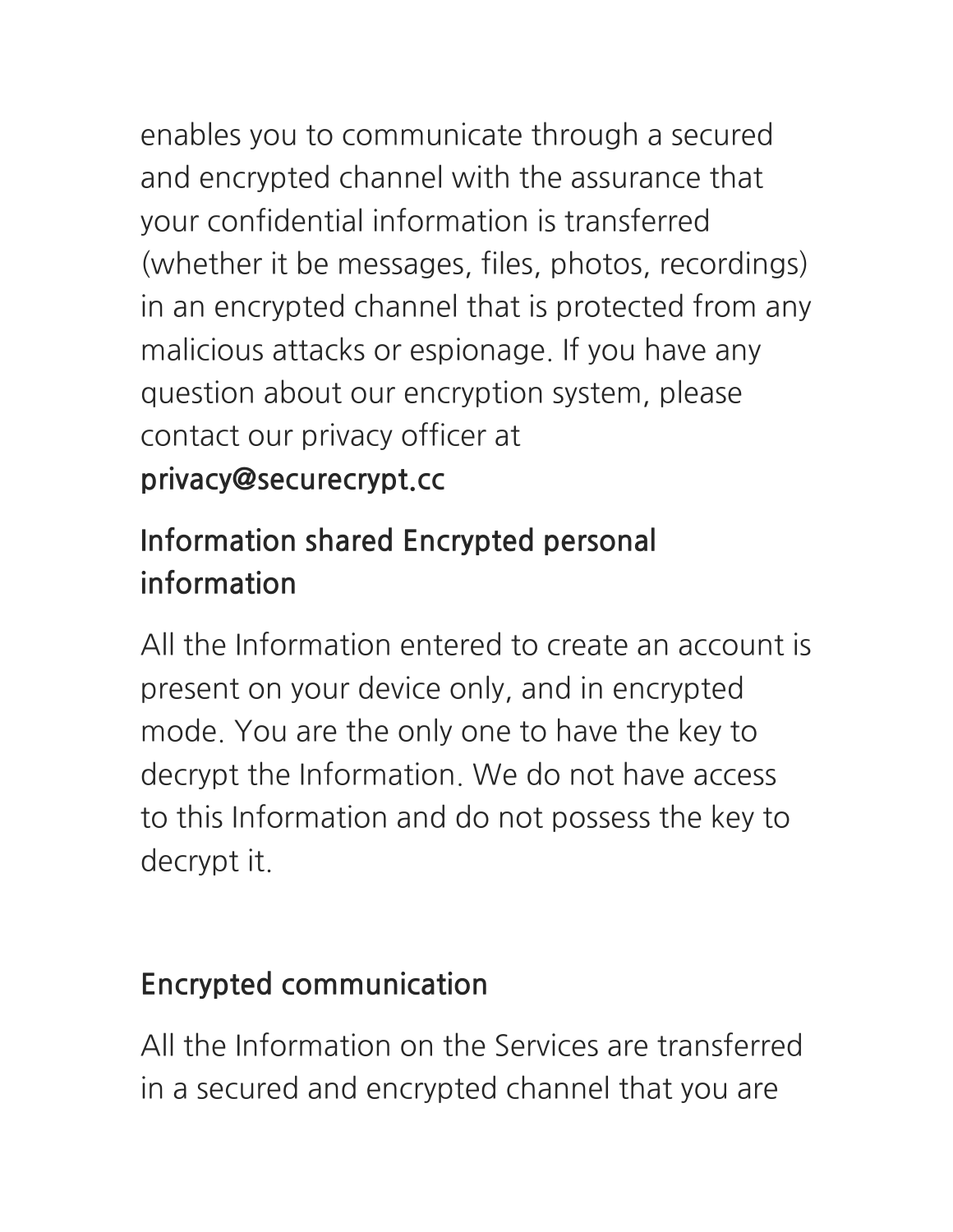the only one to have the key to decrypt. SECURECRYPT, or anybody else than you, cannot have access to your Information without your authorization.

Each message sent to another user, via text or chat, is transferred with a temporary and unique key allowing the Information contained in the message to be decrypted by the selected recipient. Only this recipient has access to the key and is able to read the data contained in the sent message. All messages are stored in encrypted form on your devices. You choose your own retention policy for your messages by choosing how long a message is viewable before it is deleted (via the self-destruct time for sent messages and manual deletion for your device). Deleted messages cannot be recovered. Among other features, the SECURECRYPT application allows you to receive read and deliver notifications, the ability to recreate security keys, encrypt pictures and storage, encrypted saved messages, and participate in group conversations.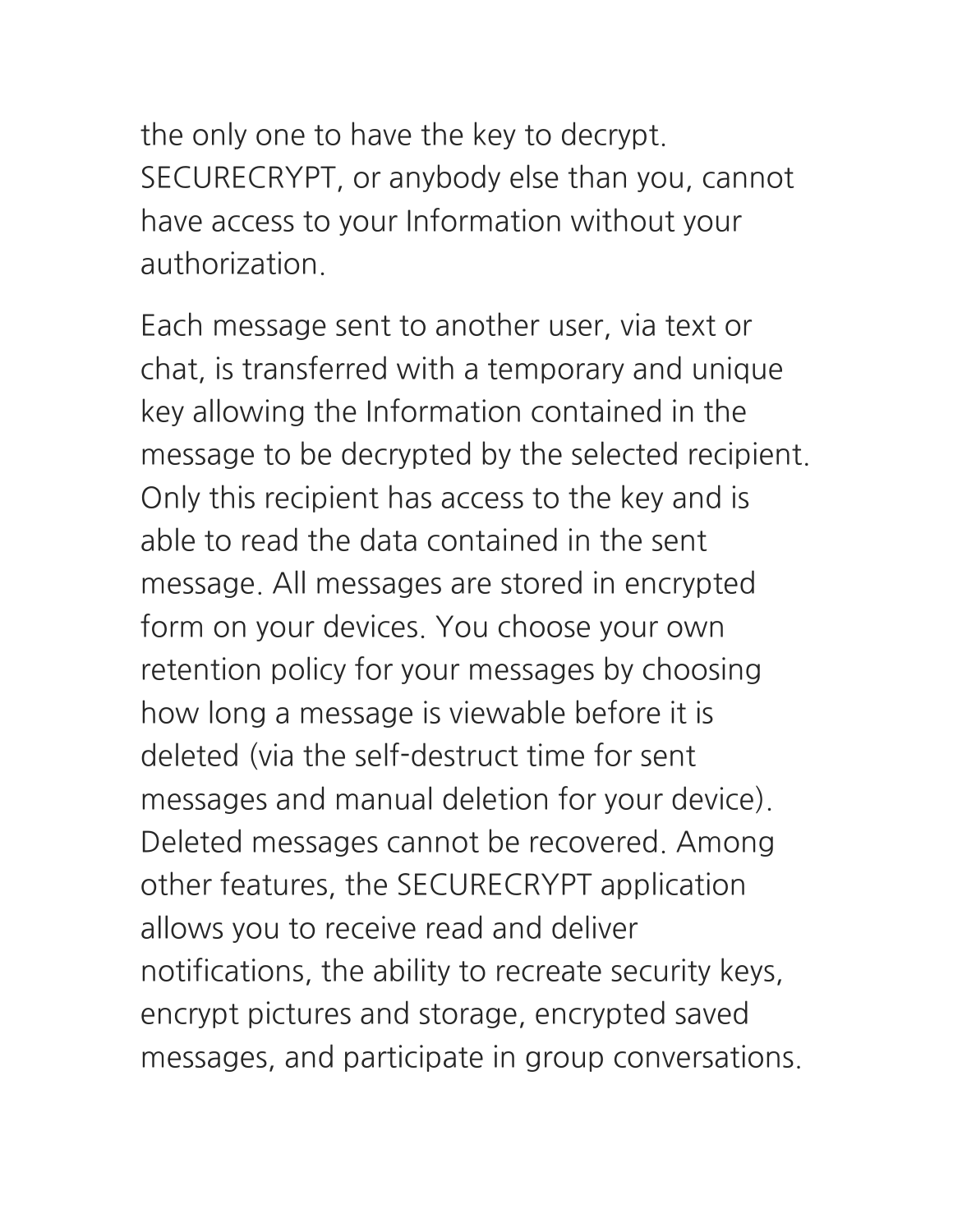If SECURECRYPT is temporarily in possession of any of your data, such data is fully end-to-end encrypted with keys, which are, at all the time, in your sole possession. We have no ability to view, monitor, access, or decrypt messages sent between SECURECRYPT users

#### **HOW WE COMMUNICATE WITH YOU INFORMATION ON OUR SERVERS, RELATED** PARTY, SALE ETC.

Our systems may allow access to the temporary encrypted information on our servers with our related companies, including our parent company, affiliates, subsidiaries, or joint ventures who are also required to honor this privacy policy. However, our related companies will not be able to have access to this encrypted information as only you have the key to decrypt it. This encrypted information may be shared in connection with a merger, financing, acquisition, dissolution transaction, bankruptcy or proceeding involving sale, transfer, divestiture of all or a portion of our business or assets. If another company acquires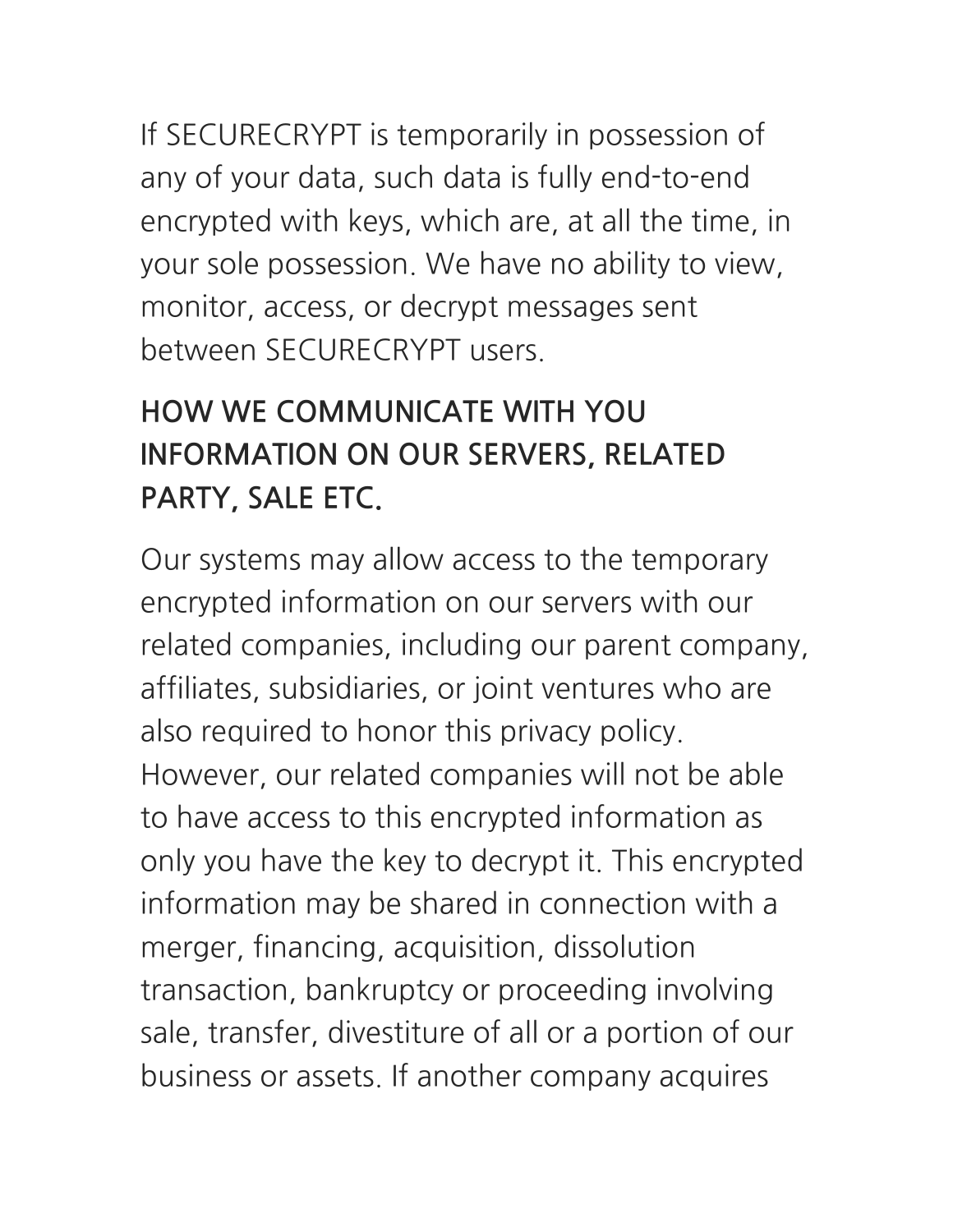our business or assets, that company will have the encrypted information without the key and will assume the rights and obligations regarding such information as allowed by this Privacy Policy.

#### **SAFETY & SECURITY FEATURES IN SECURE APP**

We have built safety features into the Services including giving you the ability to:

• block users; and • ignore new chats from people you don't know. When you enter your login authentication on SECURECRYPT, we encrypt the transmission of that information between the app and the server. We provide physical electronic, and procedural safeguards to protect information we process and maintain. For example, we limit access to this information to authorized employees who need to know that information in order to operate, develop, or improve our Services. As well, when applicable, we have contracts in place with our third- party suppliers that obligate such suppliers to protect the confidentiality of your personal information. You are also responsible for helping to protect the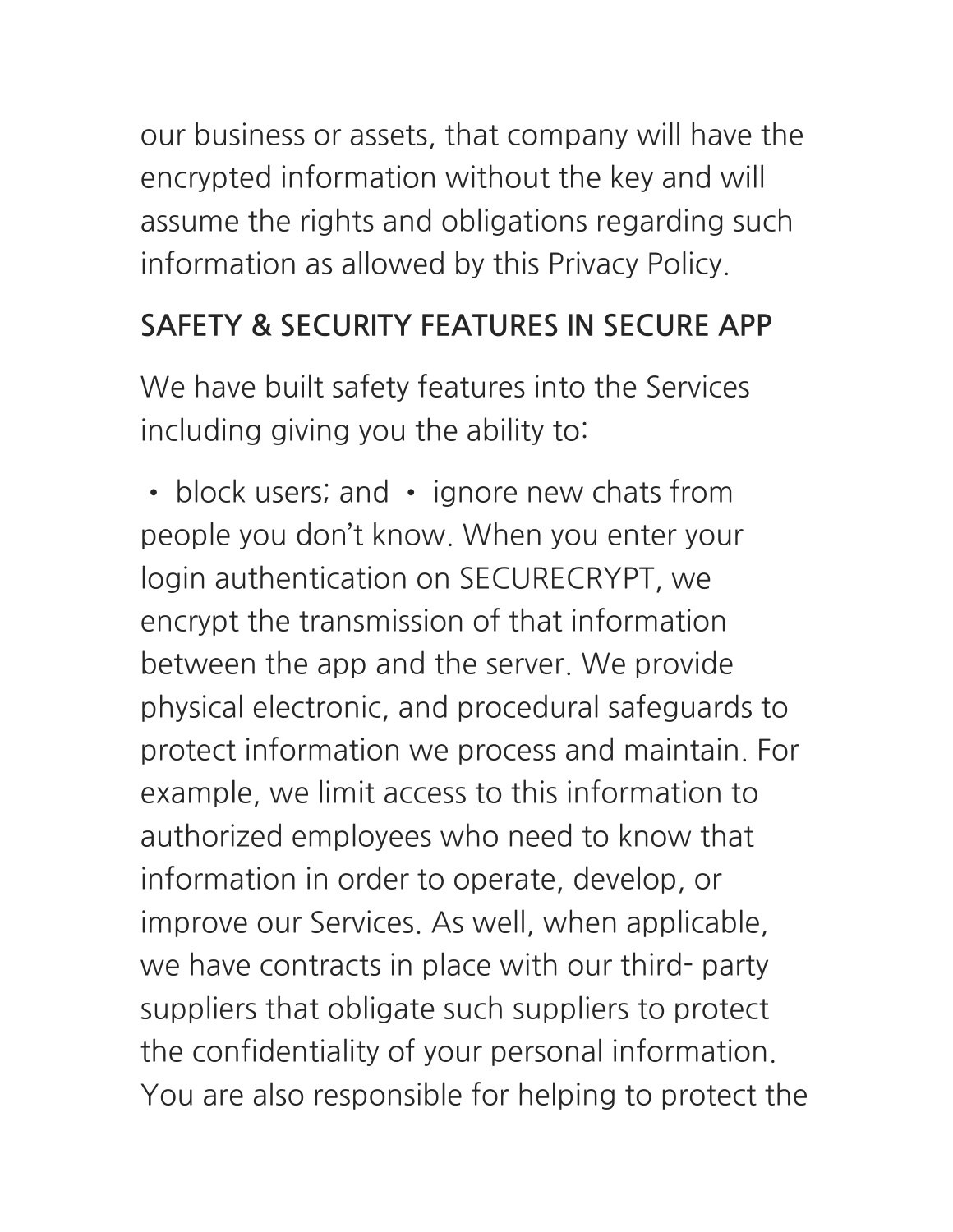security of your information and having a strong password that you've not used in other places is important, and remember to always set your Self Destructing Messages feature with each new contact add

#### **WHEN THIS POLICY APPLIES**

This Privacy Policy applies to all the Services offered by SECURECRYPT, its parent company, subsidiaries and affiliates

#### **CHANGES AND UPDATES TO THIS PRIVACY POLICY**

We may change this Privacy Policy periodically and this will be reflected by the "Last Updated" date above. As well, we may notify you of changes to this policy through the Services. Please revisit this page to stay aware of any changes. Your continued use of the Services constitutes your agreement to this Privacy Policy and any amendments